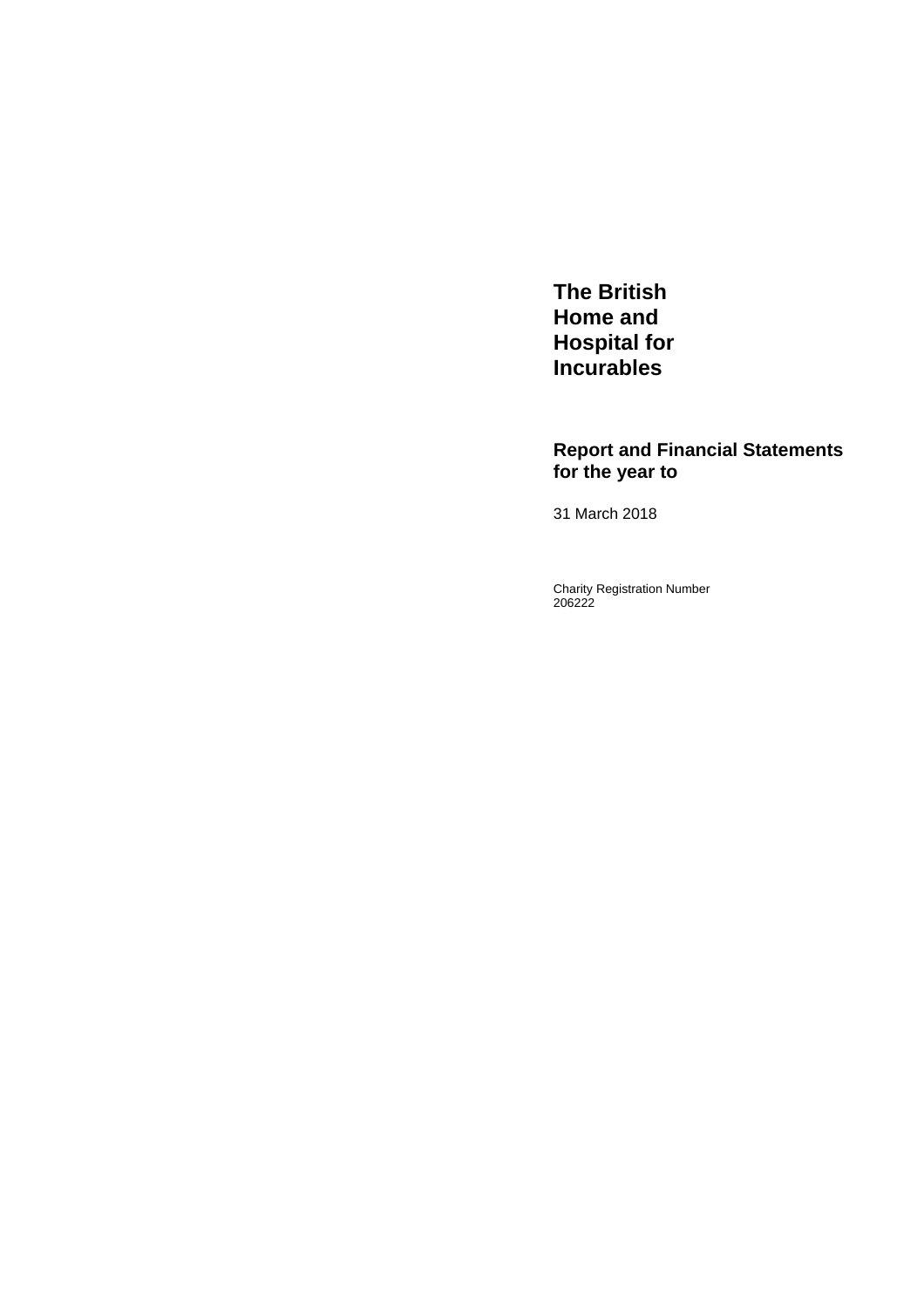# **Contents**

# **Reports**

| Reference and administrative details |  |
|--------------------------------------|--|
| Report of the Board of Trustees      |  |

# **Financial statements**

| Independent auditor's report      | 17 |
|-----------------------------------|----|
| Statement of financial activities | 20 |
| Balance sheet                     | 21 |
| Statement of cash flows           | 22 |
| Principal accounting policies     | 23 |
| Notes to the financial statements | 27 |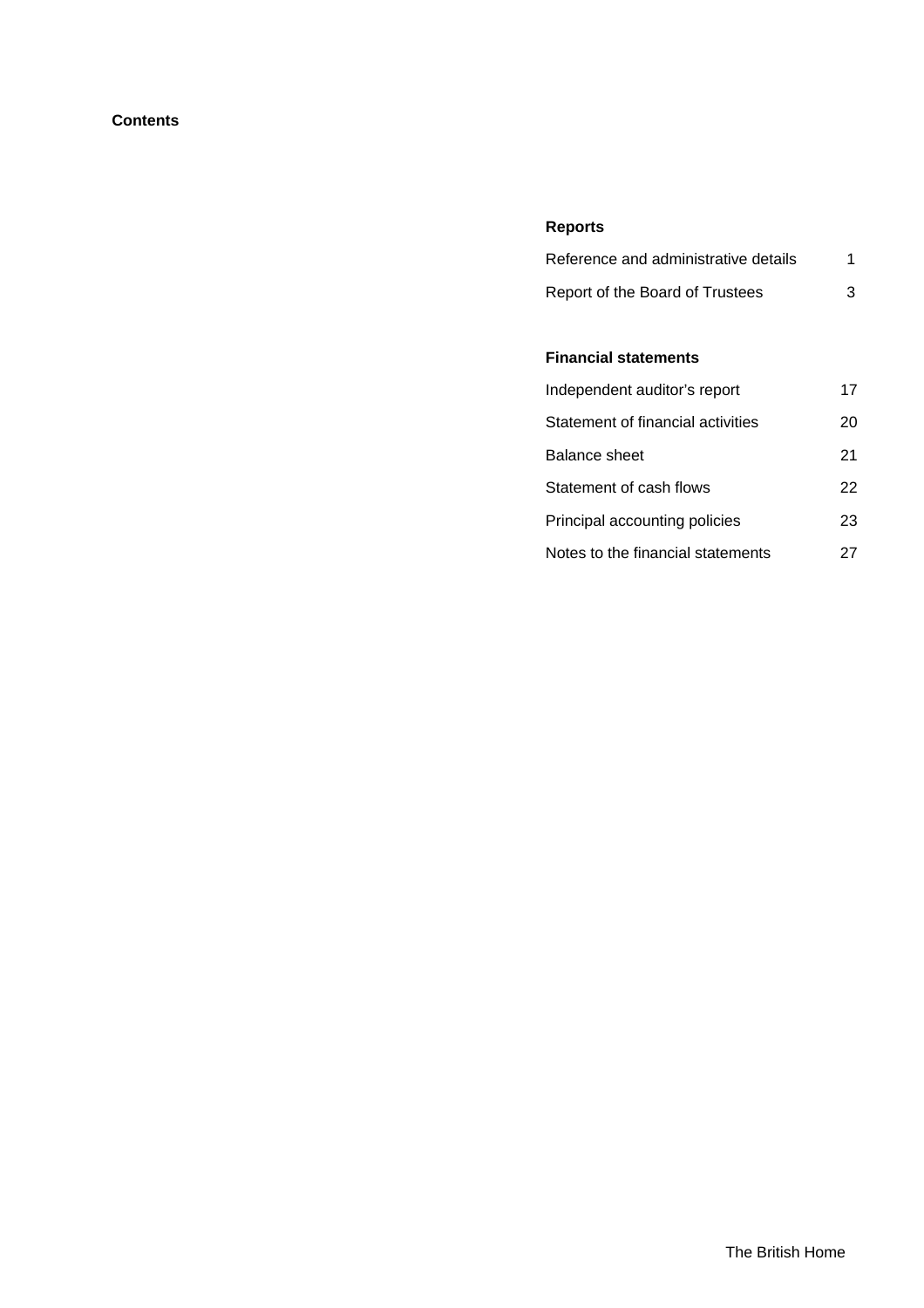# **Reference and administrative details**

| <b>Patron</b>                               | Her Royal Highness Princess Alexandra                                                                                                                                                                                                                                                                                     |
|---------------------------------------------|---------------------------------------------------------------------------------------------------------------------------------------------------------------------------------------------------------------------------------------------------------------------------------------------------------------------------|
| <b>Honorary President</b>                   | Professor, The Lord McColl of Dulwich                                                                                                                                                                                                                                                                                     |
| Chairman                                    | Mrs Kay Sonneborn BA                                                                                                                                                                                                                                                                                                      |
| <b>Deputy Chairman</b>                      | Mr David Green MA (Cantab)                                                                                                                                                                                                                                                                                                |
| <b>Board of Trustees</b>                    | Ms Eleanor Brown (co-opted 11 May 2016)<br>Mrs Patricia Collinson, Dip NUR, RNT<br>Mr Kenneth Dunn MA, DipMS<br>Mr David Green MA (Cantab), FRSA<br>Ms Alison Hughes RN, MHSM<br>Mrs Rowenna Hughes GradDip MCSP, SRP<br>Mr James Mill TD, CA<br><b>Mr Derek Prentice</b><br>Mrs Kay Sonneborn BA<br>Mr Dennis Vine FRICS |
| <b>Chief Executive Officer to the Board</b> | Mr Paul Perkin                                                                                                                                                                                                                                                                                                            |
| <b>Director of Care and Development</b>     | Mr Keith Crowhurst RN                                                                                                                                                                                                                                                                                                     |
| <b>Address</b>                              | Crown Lane<br>Streatham<br>London<br><b>SW16 3JB</b>                                                                                                                                                                                                                                                                      |
| Website                                     | www.britishhome.org.uk                                                                                                                                                                                                                                                                                                    |
| <b>Charity registration number</b>          | 206222                                                                                                                                                                                                                                                                                                                    |
| <b>Auditor</b>                              | <b>Buzzacott LLP</b><br>130 Wood Street<br>London<br>EC2V 6DL                                                                                                                                                                                                                                                             |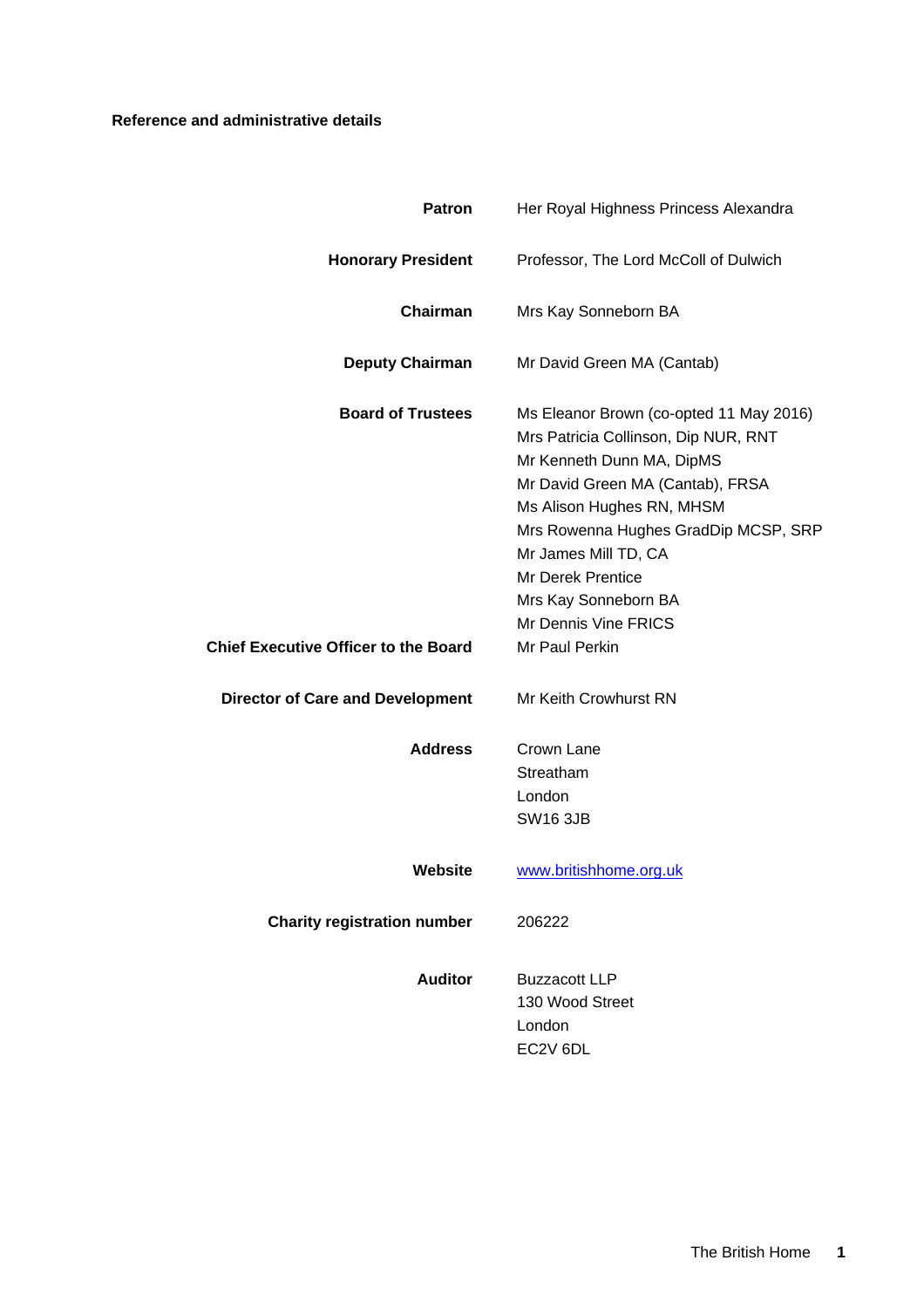# **Reference and administrative details**

| <b>Investment advisors</b> | <b>CCLA Investment Management Limited</b><br>80 Cheapside<br>London<br>EC <sub>2</sub> V <sub>6</sub> D <sub>Z</sub> |
|----------------------------|----------------------------------------------------------------------------------------------------------------------|
|                            | Sarasin & Partners LLP<br>Juxon House<br>100 St Paul's Churchyard<br>London, EC4M 8BU                                |
| <b>Bankers</b>             | Barclays Bank plc<br>Clapham Common Group<br>PO Box 4038<br>London, SW12 9YB                                         |
| <b>Legal advisers</b>      | <b>Hempsons</b><br>40 Villiers Street<br>London, WC2N 6NJ                                                            |
| <b>Property advisers</b>   | <b>Bilfinger GVA</b><br>65 Gresham Street<br>London<br>EC2V 7NQ                                                      |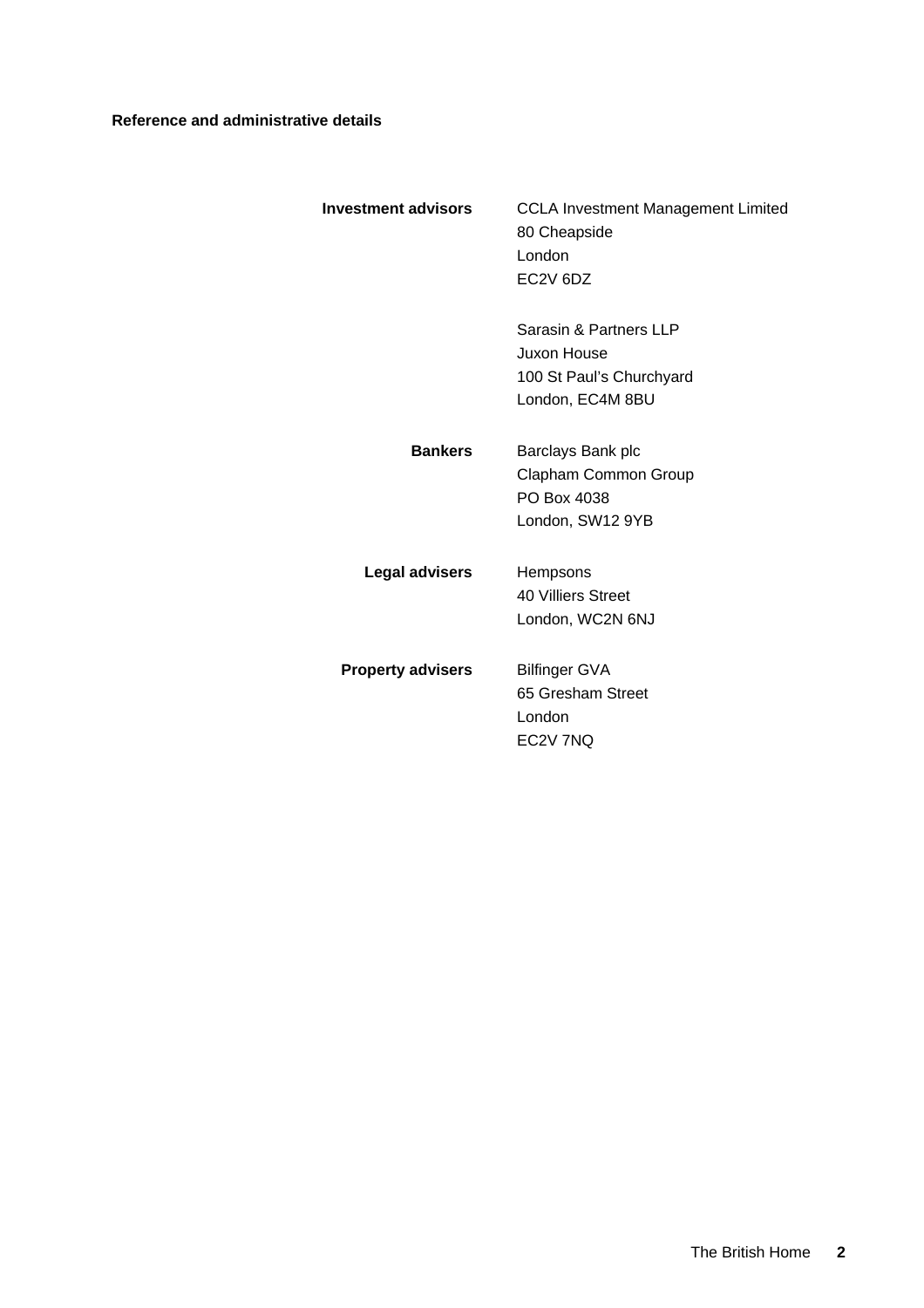The Board of Trustees ('the Board') presents the statutory report and financial statements of The British Home and Hospital for Incurables ('The British Home') for the year ended 31 March 2018.

The financial statements have been prepared in accordance with the accounting policies set out on pages 23 to 26 and comply with The British Home's Charter of Incorporation and Regulations, the Charities Act 2011 and Accounting and Reporting by Charities: Statement of Recommended Practice applicable to charities preparing their accounts in accordance with the Financial Reporting Standard applicable in the UK and Republic of Ireland (FRS 102).

# **Board Responsibilities Statement**

The charity's trustees are responsible for preparing the report and financial statements in accordance with applicable law and United Kingdom generally accepted accounting practice. Charity law requires the Board, as trustees, to prepare financial statements which give a true and fair view of the financial activities of The British Home during the year and its financial position at the end of the year. In preparing the attached financial statements, the Board is required to:

- select suitable accounting policies and then apply them consistently;
- observe the methods and principles in Accounting and Reporting by Charities: Statement of Recommended Practice applicable to charities preparing their accounts in accordance with the Financial Reporting Standard applicable in the UK and Republic of Ireland (FRS 102);
- make judgements and estimates that are reasonable and prudent;
- state whether applicable UK accounting standards and statements of recommended practice have been followed, subject to any departures disclosed and explained in the financial statements;
- prepare the financial statements on the going concern basis unless it is inappropriate to presume that The British Home will continue to operate.

The Board is responsible for keeping proper accounting records which disclose with reasonable accuracy at any time the financial position of The British Home and which enable it to ensure that the financial statements comply with the Charities Act 2011. The Board is also responsible for safeguarding the assets of The British Home and hence for taking reasonable steps for the prevention and detection of fraud and other irregularities.

The Board is responsible for the maintenance and integrity of the charity and financial information included on the charity's website. Legislation in the United Kingdom governing the preparation and dissemination of accounts may differ from legislation in other jurisdictions.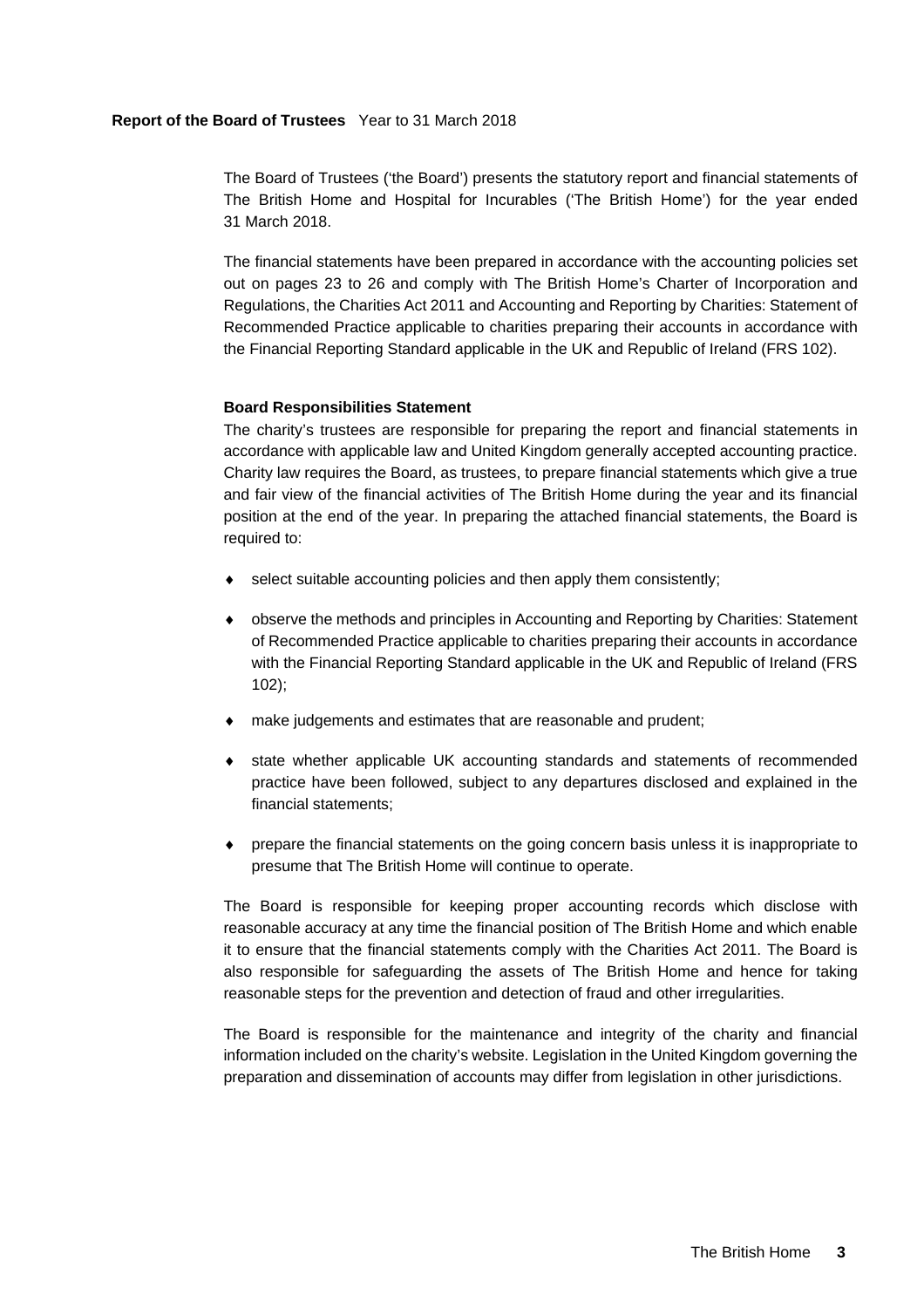# **Composition of the Board of Trustees**



# *Chairman: Kay Sonneborn*

Kay was an investment analyst for a US investment bank for many years. She has been involved with the charity and health sector for over 30 years and has held senior non-executive roles in the NHS. Kay was Chairman for ten years of the largest Primary Care Trust in London.

# *Deputy Chairman: David Green*

David worked in Merchant banking before a long involvement with the charitable sector in London, firstly as Finance Director of the London Voluntary Service Council and subsequently as Chief Executive for the Cripplegate Foundation and the St Luke's Parochial Trust, allocating millions of pounds in grants to projects in Islington.





# *Eleanor Brown*

Eleanor has considerable board level experience and a clinical background having worked as a senior executive in a 38 year career with the NHS retiring in 2015. Most recently Eleanor was Chief Officer, Merton Clinical Commissioning Group Accountable for the commissioning and quality of services to the population of the London Borough of Merton. Previous posts include Chief Executive, Nelson Commissioning Group, Director for Primary Care, Bromley Primary Care Trust and Director for Organisational Development, Lambeth Primary Care Group. Eleanor has a particular interest in end of life care.

# *Patricia Collinson*

Patricia has spent her career in nursing and nurse education with experience of both the NHS and Government work. Her last post before retirement was Nurse Director for the Medical Devices Agency, Department of Health. Since then she has worked as an Expert Nurse Witness and as an Editorial Consultant. She has been a Trustee of the Crossroads Caring for Carers Association.

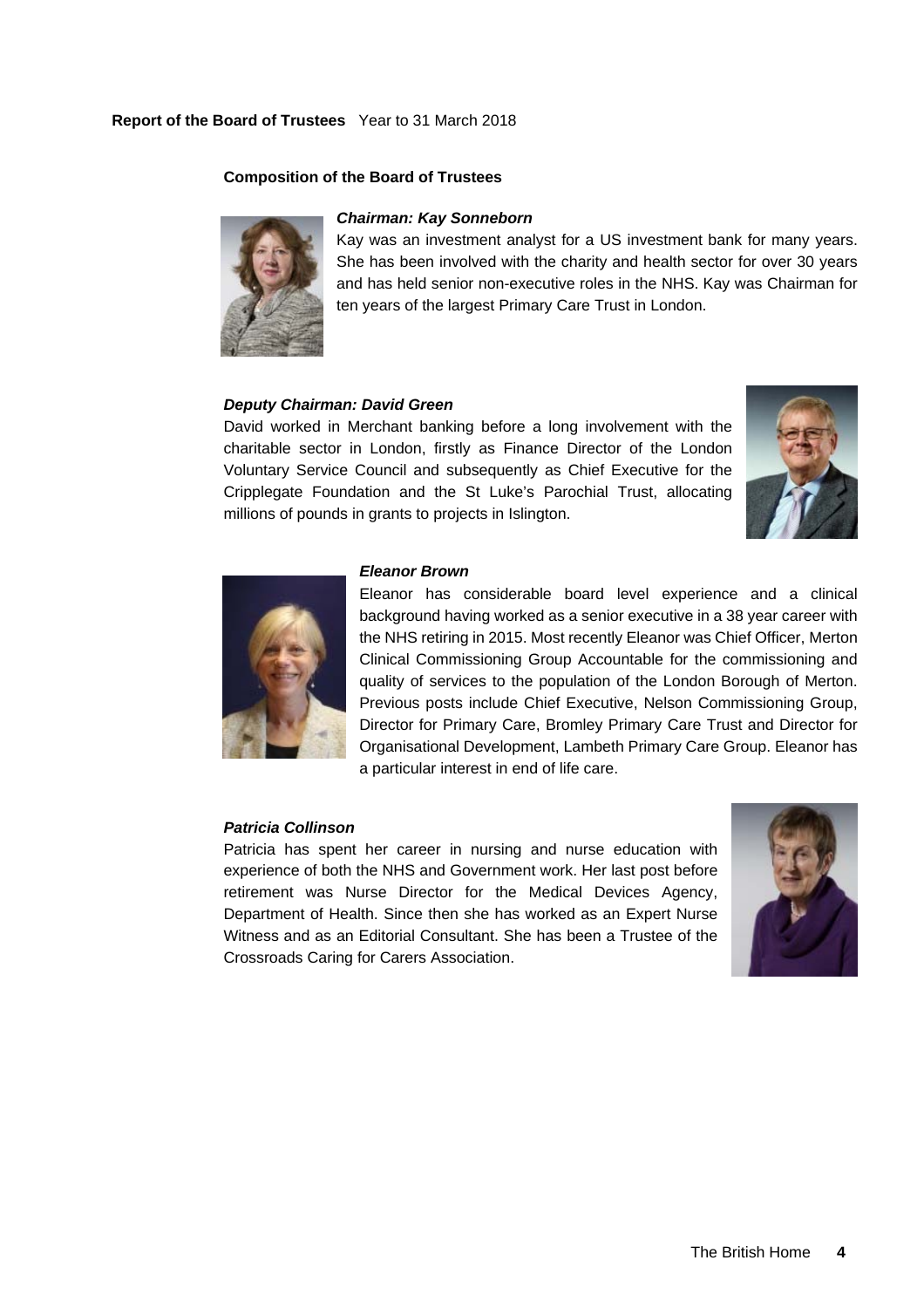# **Composition of the Board of Trustees** (continued)

# *Kenneth Dunn*



Kenneth Dunn joined the Board of Trustees in December 2014. Kenneth has some 30 years of social care experience. He has a broad knowledge of the care industry and government policies and procedures regulating care.

# *Alison Hughes*

A nurse and midwife with 36 years' experience, Alison trained at University College Hospital before moving to Oxford and then Australia to practice. She spent four years overseas before joining the cardiac unit at St George's Hospital Tooting, moving from Sister to Head of Nursing and finally Divisional Director of Nursing and Governance. Alison retired from the NHS in 2015 and currently works part time on a consultancy basis.





*Rowenna Hughes* 

Rowenna trained as a physiotherapist at Guy's Hospital and went on to specialise in working with disability. For thirty years she managed a team of physiotherapists at King's College Hospital working with young adults and children with disabilities and then served as Staff Governor on the Council for Governors at KCH NHS Foundation Trust. Rowenna is chairman of the Friends of KCH. She was awarded an MBE in 2012 for her work in the field of disability.

#### *James Mill*

James worked in oil and gas exploration for much of his career, operating in Libya, Pakistan and Canada amongst other places. For the last ten years of his working life he was Finance Director of the Royal Star & Garter Home, a 180-bed nursing home and military charity in Richmond, and consequently has extensive experience of the challenges facing charities like the British Home.





# *Derek Prentice*

Derek spent the majority of his career in consumer affairs, spending over twenty years with Consumers' Association (Which?) and serving as the President of the European Consumers Organisation BEUC. Derek is a Council Member and Trustee of the Royal College of Emergency Medicine and Chairs it Lay Group, he is also the Vice Chair of the Lay Group of the Academy of Royal Medical Colleges.

Derek has been the Chair and Lay Member of the General Dental Council and a Trustee of King's College Hospital.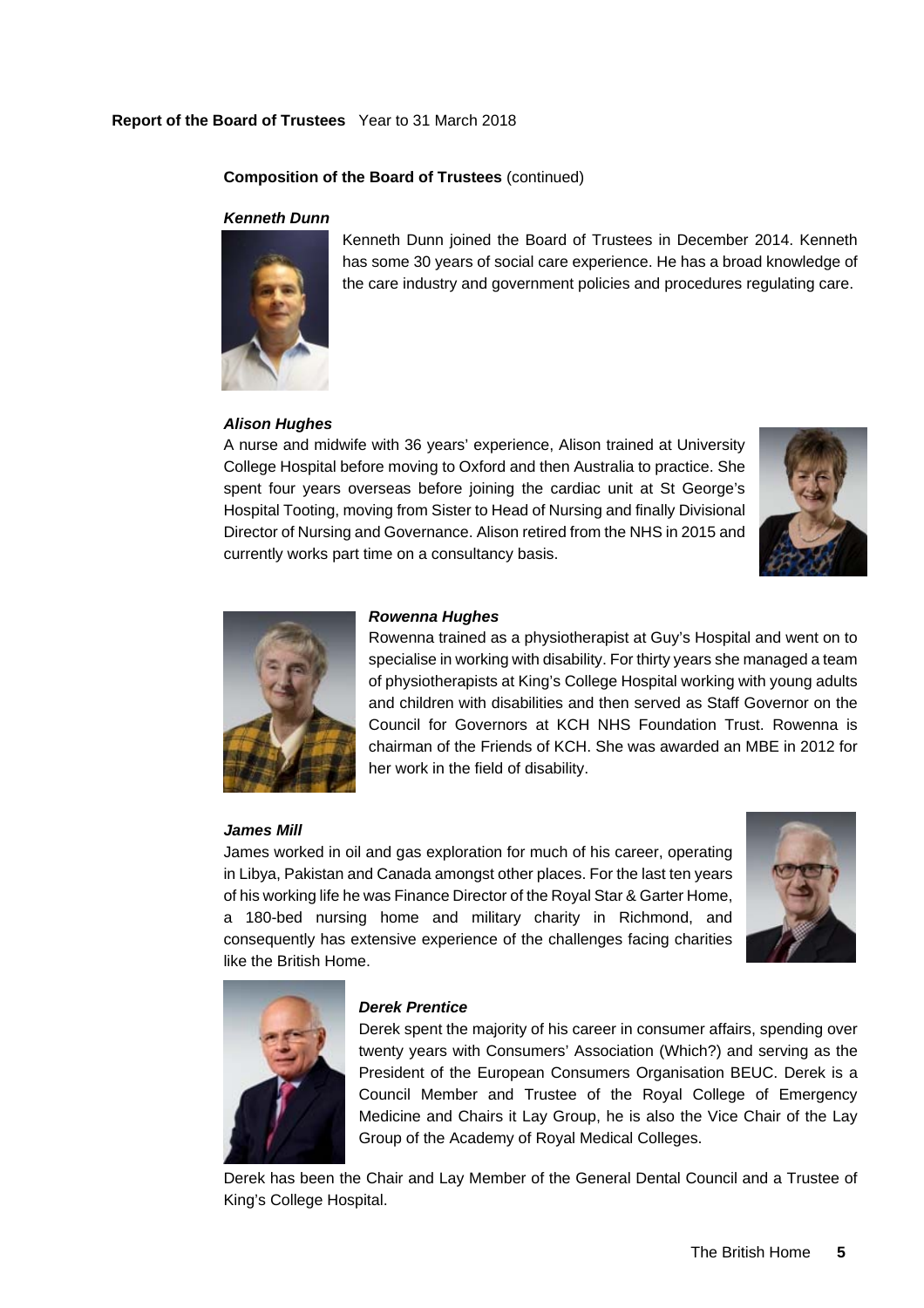#### **Composition of the Board of Trustees** (continued)

#### *Dennis Vine*



Dennis began his career as a surveyor for local government, starting at Ealing Borough Council in 1954 and moving to Westminster City Council in 1960. He then moved to the private sector with Vigers Chartered Surveyors (now GVA) in 1962 and worked there until 1998. He was appointed a Freeman of the City of London in 1987 and is a Grand Vice-President of the Royal Masonic Benevolent Institute.

#### **Structure, governance and management**

The British Home was granted a Royal Charter on 1 November 1899. It is governed by a Charter of Incorporation and Regulations (revised 8 January 2009) and is a registered Charity (No. 206222). Responsibility for The British Home rests with the Board who are the trustees of the charity for the purposes of charity legislation.

The British Home is regulated by the Charity Commission, by the Care Quality Commission (CQC) and, as a Royal Charter Company, by the Privy Council.

The Board met 6 times in the year to 31 March 2018 and more informally on a number of occasions to discuss The British Home's future strategy. At 31 March 2018 the Board comprised 10 members who held office throughout the year.

No member of the Board received any remuneration for services as a member of the Board (2017 - £ nil). Travel expenses of £208 were reimbursed in the year (2017 - £nil).

# *Trustee recruitment, induction and training*

The Board from time to time reviews the mix of skills and experience of its members and seeks new trustees where particular skill gaps are identified. There were no appointments to the Board in the year to 31 March 2018 and no Trustees were due for re-election within the last year

New trustees are offered an individually tailored induction programme to familiarise themselves with all aspects of the charity's work, legal and statutory responsibilities including all relevant regulatory requirements determined by the Charity Commission.

The Board is regularly updated on all key operational and clinical developments within the Home and each Trustee participates in the monthly Board visitor programme where they have the opportunity to hear first-hand from residents, staff and families about the quality of service being provided.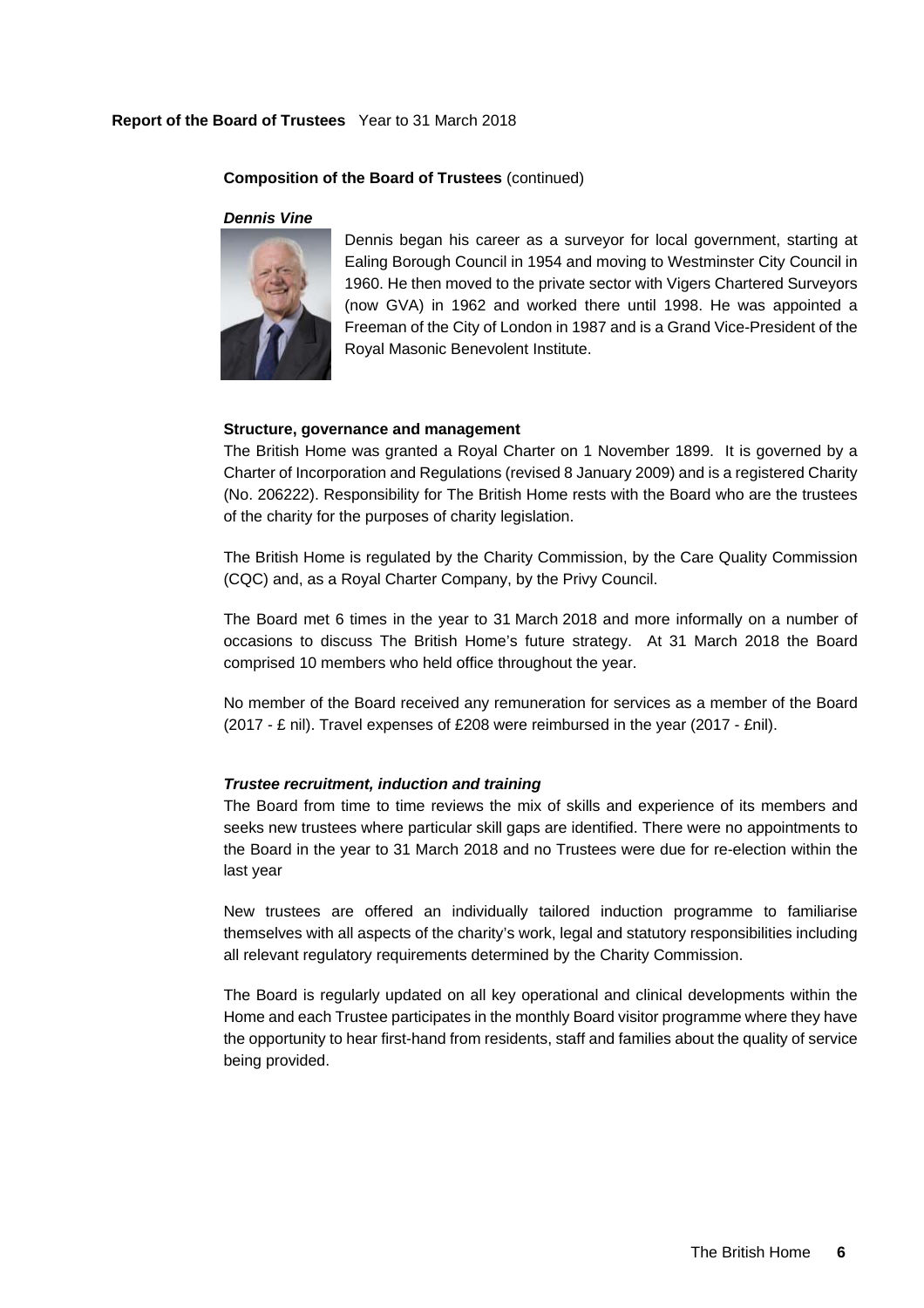#### **Structure, governance and management** (continued)

#### *Redevelopment Sub-Committee*

The Board established a fully constituted sub-committee in December 2016 to take responsibility for the first stage of a redevelopment programme with the ultimate aim of selecting a preferred development partner and concluding the negotiations on a development agreement. The sub-committee have made significant progress over the last year and it is expected that a final draft of the development agreement and corresponding designs for the new facility will be submitted to the Board for final approval before the end of the Summer 2018.

Once the Board have agreed a development agreement with the preferred developer it will establish a new Development Completion sub-committee to oversee the delivery of the project. This sub-committee will also be fully constituted and hold delegated powers from the Board to ensure the construction and practical completion of the new development, as well as service continuity to our residents over the period of the development programme.

# *Care Governance Committee:*

The Care Governance Committee provides assurance to the Board by having Trustees with relevant health and social care experience to review the provision of care in the Home, and to offer support and guidance to the Director of Care in this regard. In May 2018, the Care Governance Committee proposed a new quality assurance framework to ensure that positive health outcomes and resident safety remains at the heart of the support provided by the British Home. This new quality assurance framework was agreed by the Board and the Care Governance Committee will continue to review performance against the revised quality indicators, to drive continuous improvement and resident satisfaction across our care services.

#### *Revised Committee Structure:*

In March 2018 the Board undertook a review of its current structure to prepare for a number of emerging strategic priorities for the British Home. The Board agreed to reprise a Finance Committee to oversee the financing of the new care facility and to further support the charity in its ambition to broaden and diversify its service portfolio and develop new income streams.

The Board also agreed to re-constitute the Remuneration and Appointment Committee to ensure that the remuneration of a growing executive team, remains in line with the charity's strategic aims, as well as the appointment of new Trustees to the Board.

#### *Management of The British Home*

The key management personnel of the British Home, responsible for directing and controlling the operations of the charity comprises the Board of trustees, the Chief Executive Officer and the Director of Care and Development.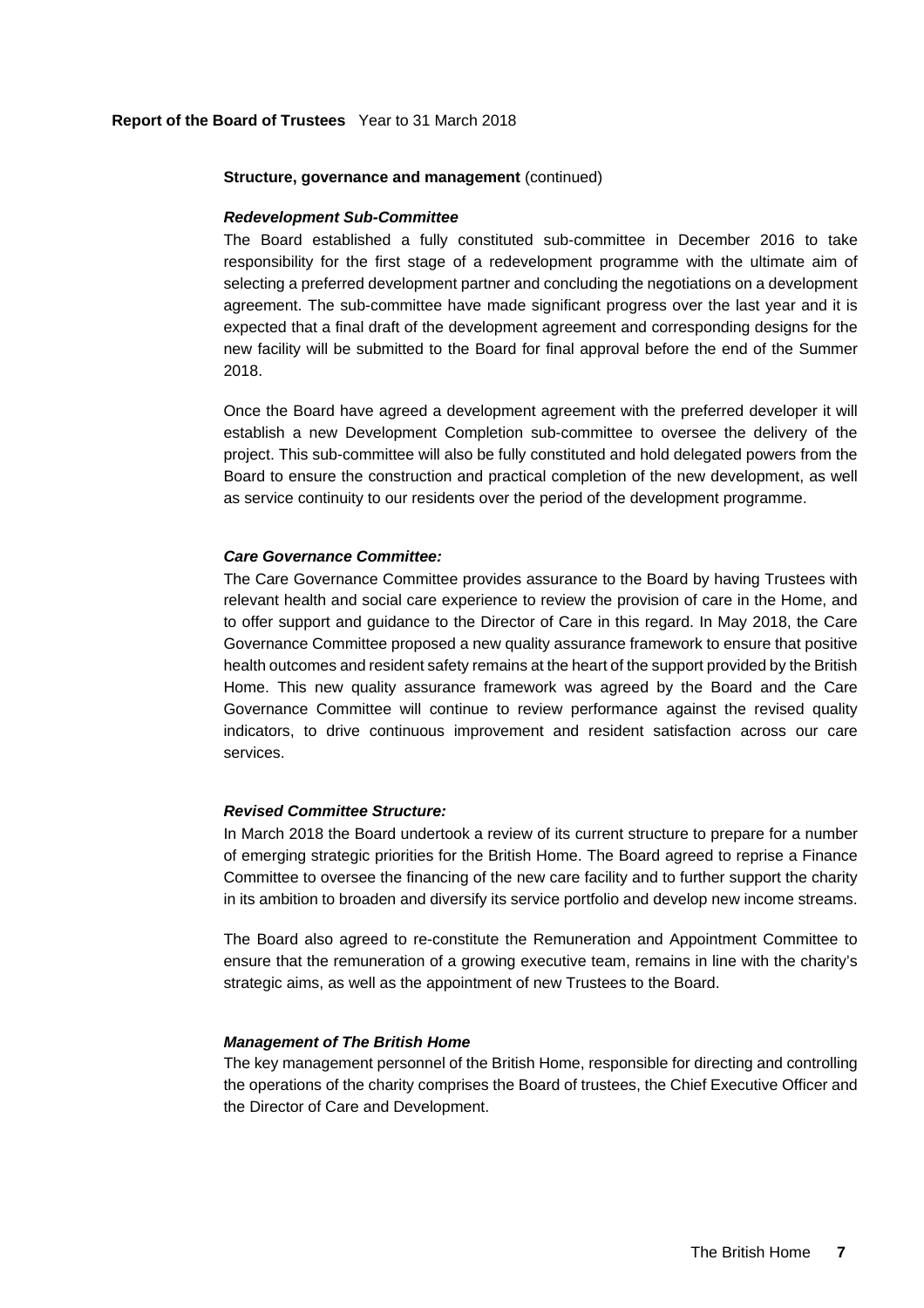#### **Structure, governance and management** (continued)

# *Management of The British Home (continued)*

**Mr Paul Perkin** (BA Hons) is the Chief Executive Officer of The British Home. Paul took up this new post in April 2017. Paul has over seventeen years' experience within the social care and housing sector and joined the British Home following his most recent role as Director of Operations for Look Ahead Care, Support and Housing. Paul holds a BA Hons degree in Urban Policy Studies from Lancaster University and has a long track record of campaigning and advocating on the behalf of society's most vulnerable people.

**Mr Keith Crowhurst RN (MSc)** is the Director of Care and Development. Keith took up this new role with effect from May 2017 to support The British Home in its ambition to deliver new innovation and models of care for people with neurological conditions. Keith was previously the Home Manager. Keith is a registered nurse and an experienced care home manager with qualifications in the leadership and management of care services. Keith holds a MSc. from University College London and has written and lectured on care matters.

The Director of Care is supported by a Deputy Home Manager and three Clinical Leads to ensure a high standard of nursing care and to drive continuous improvement across clinical services. Management performance is assessed annually. Any increase in remuneration is no greater than the equivalent annual award to staff as a whole.

**Mr Larry Gunning** was first appointed to support the Board on all financial and regulatory matters and was later appointed to Director of The British Home in 2014, a position he has held on a part time basis until May 2017. The Director had held overall responsibility to the Board for the operation and development of The British Home in collaboration with the MHA Care Group

Larry retired in May 2017 and the staff and Trustees would like to extend our gratitude for his significant contribution to the charity over the last 10 years, and more recently for his insight and expertise in supporting the development of the business case for the re-provision of a new care facility.

# *MHA Care Group*

In April 2015 the British Home entered into a further agreement with the MHA Care Group (MHA is part of the Methodist Housing Association) through to 31<sup>st</sup> of March 2018, for oversight of the day to day running of the Home.

 At the beginning of 2017 the Board agreed to invest further resources into the management structure of The British Home including reprising the role of Chief Executive Officer and introducing a new Director of Care to prepare for the Charity's future strategic aims and the transition into a new facility.

The British Home and MHA agreed not to renew the support contract beyond its termination date at the end of March 2018. In creating a new, in-house management structure within the Home, it is expected that further financial and operational efficiencies will be realised over the next year. The Board would like to express their gratitude to MHA for the support provided to the British Home over the last nine years and for their valuable contribution to the charity's work over that time.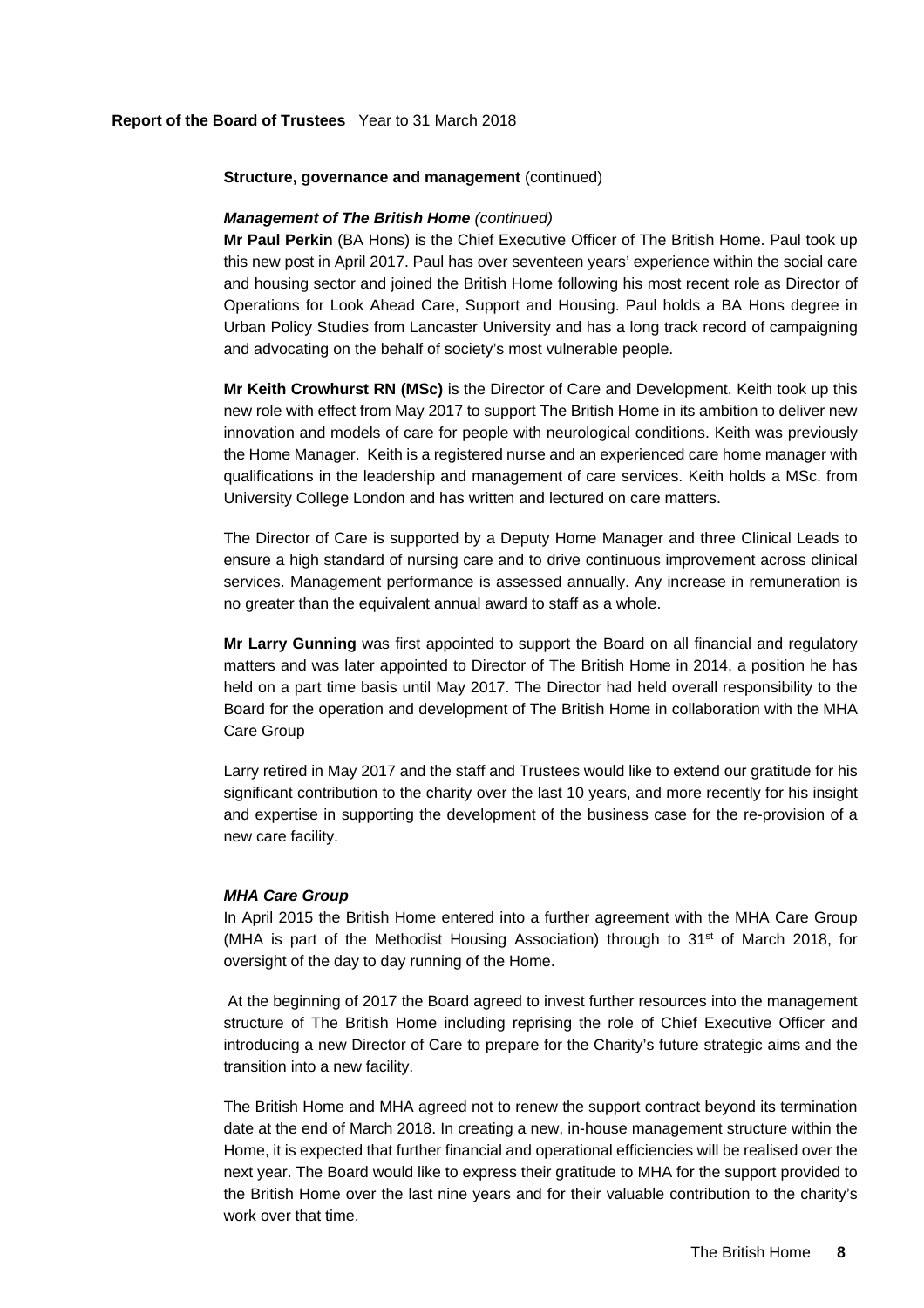#### **Our Values**

As the British Home moves towards an exciting future including the development of a new care facility and the introduction of new and innovative models of care, the time is right to review our organisational values. Our values demonstrate the character, beliefs and aspiration of the British Home and provide our residents with a clear set of expectations about the care and service they can expect.

The management team have held a comprehensive consultation with residents and families to develop a new set of organisational values that represent the British Home's current approach to care and future aspirations. These new values will be formally rolled out in the July 2018 and will shape and inform every aspect of how we deliver care and support. These values will also provide a framework for the recruitment and induction of new staff as well as the ongoing training and appraisal of all who work at the British Home.

# **Aims Objectives and Strategy**

The British Home provides nursing care, rehabilitation and social support to adults with a neuro-disability. This will typically include people living with severe impairment as a result of brain injury or through a degenerative illness. We work with each of our residents to tailor a holistic and bespoke package of care and support , enabling them to live as full and independent lives as possible. The British Home also provides end of life care for disabled people, ensuring that dignity, comfort and choice remain at the heart of all that we do.

The British Home is registered to look after a maximum of 127 residents, however The Board agreed in 2013 to decommission 49 beds to ensure an optimum effective operational capacity of 78 beds, and to ensure that all available accommodation continues to meet our aspirational standards. Average occupancy over the year on this basis was 97% or 76 residents (2017 – 97% or 76 residents).

Over the last year the British Home provided care to 116 people including 8 residents requiring short-term respite and 10 residents who received end of life care There were. 63 residents who received physio therapy and rehabilitation support last year, of which 53 were funded exclusively through charitable donations. A further 34 residents benefited from alternative therapies including reflexology and massage, which was also funded through charitable donations.

The British Home maintained a quality grading of 'good' by the CCQ in September 2017 which highlighted that, 'staff were considerate, compassionate and treated residents with dignity and respect'. The Board would like to thank our staff for their tireless commitment to supporting our residents and maintaining the highest standards of care within the Home. The British Home is also accredited through the National Gold Standard Framework to provide palliative care.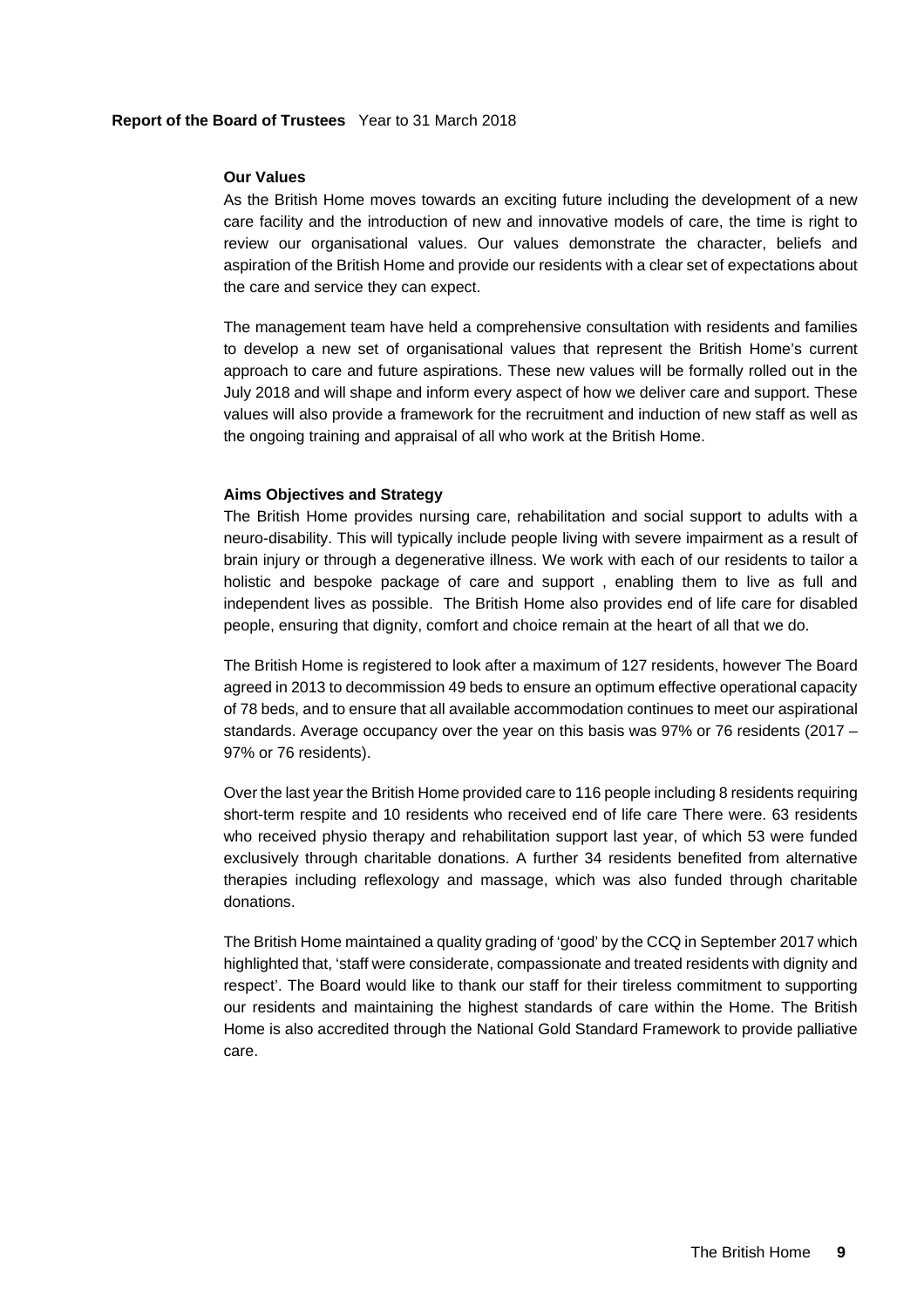# **Aims Objectives and Strategy** (continued)

The Board believes that The British Home continues to meet the Charity Commission's public benefit test principally in that the majority of residents in The British Home have for many years benefited from the availability of statutory funding. The charity subsidises the running cost of The British Home and provides a range of additional support to residents out of its own charitable funds.

#### *Re-development*

The Board has agreed that the current operational model where the fees charged do not cover the cost of providing care in an expensive to maintain building, is not sustainable and has announced its intention to build a new care home as part of an ambitious vision that would see the redevelopment of the existing site at Crown Lane. As the 2018 financial results continue to evidence, The British Home incurs an 'operating loss' in excess of £1m per annum and relies on the goodwill of charitable donations and legacies along with investment returns to offset this. Such a level of loss is not sustainable and The Board has concluded the financial modelling for the new care facility which will ensure operating efficiencies and therefore provide the charity with an economically viable future.

#### *Personalised Support*

At the British Home, we recognise that each residents is an individual and that they and their families will often provide the greatest insight into how our staff can best meet their care needs. Wherever possible we aim to work with residents and their families to develop personalised care plans, ensuring that they can continue to direct and control the care they receive.

We continue to build on our approach to ensuring even greater resident involvement in every aspect of the support they receive. We recognise that our residents are 'experts by experience' in both their conditions and also in determining what great care should look like. Over the next year we will further our work around resident engagement through the introduction of a Resident and Families Advisory Group, who will work closely with the executive team and the Board to continuously develop and improve our care and support services for people with neuro-disabilities.

#### *Risk management*

The Board regularly reviews the potential major risks to the charity and undertakes a formal risk audit each year to identify any additional risks that the charity may be exposed to and to ensure that adequate control measures are in place to mitigate identified risks. To protect the assets of the charity, The British Home maintains a comprehensive suite of insurance policies.

The Board attended 'Risk Management for Trustees' at is annual away day in March 2018, which was facilitated by a specialist advisor from Buzzacott's. This training was particularly focused on the emerging risks associated with the development of the new care facility.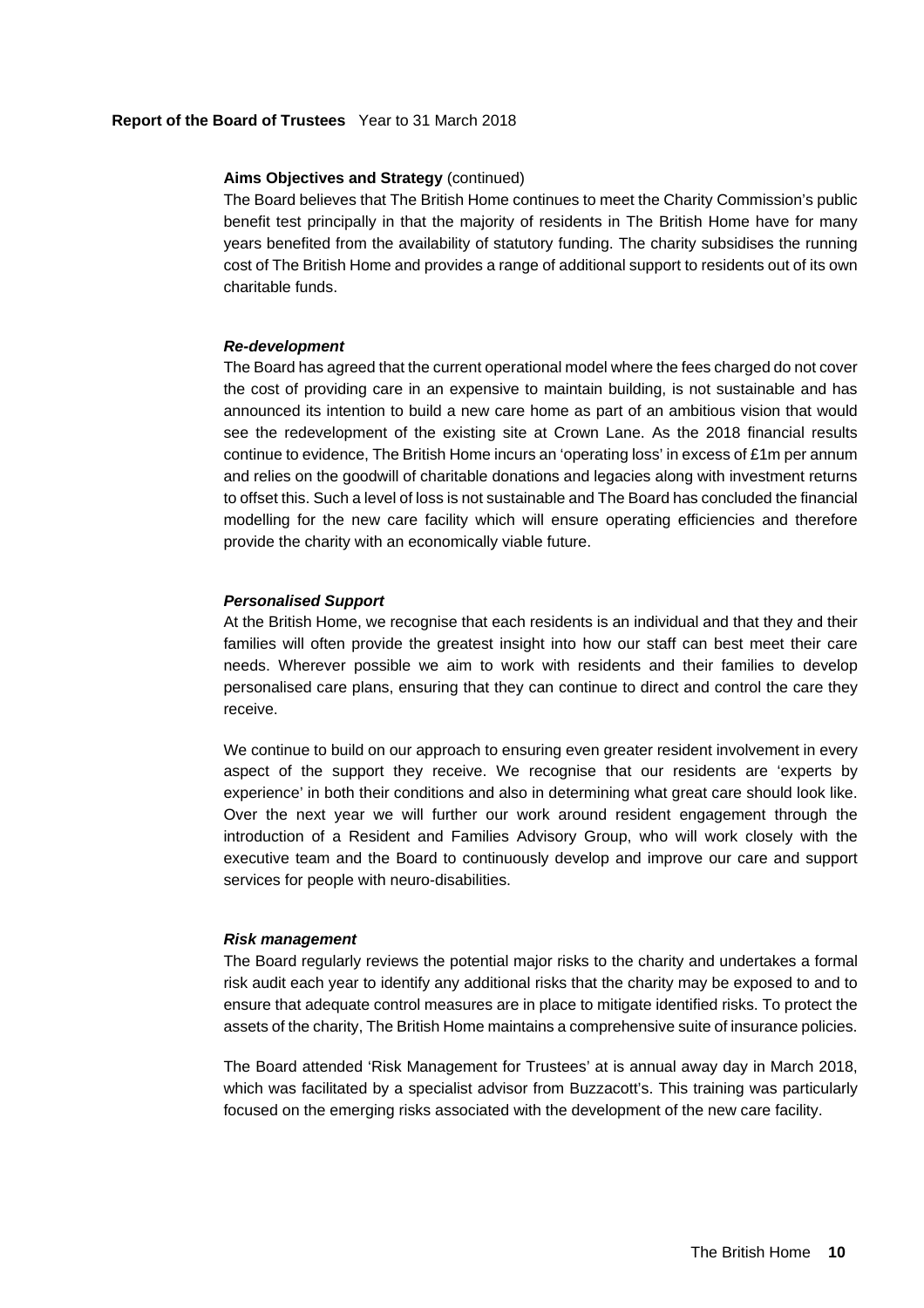# **Aims Objectives and Strategy** (continued)

# *Risk management* (continued)

The Board consider the 'failure to deliver a new care facility' as its key strategic and operational risk, given that this would have a detrimental impact on the future sustainability of the charity and the well-being of its residents. The Board has developed a separate risk and impact assessment for the new development in consultation with its specialist advisors GVA and Hogan Lovell. The Redevelopment Oversight Committee, along with our advisors, continue to review and consider all risks associated with the new development as negotiations with the preferred developer continue.

#### *Volunteers*

Our volunteers and The Friends of The British Home continue to provide much appreciated support to our residents through their involvement in a wide range of activities from running the in-house shop, providing social stimulation to residents and accompanying them on outings, maintaining our gardens, as well as supporting our fundraising activities. Over the last year a number of students from local schools including St Joseph' Boys College School and Trinity School supported a range of activities and fundraising at the Home. As the Home continues to develop relationships with local businesses, there were a number of employees who generously contributed their time to the residents of the Home through a range of activities as well as financial sponsorship of our local summer fayre. Additionally, a number of church groups provide pastoral support to our residents.

# *Activities and social interaction*

The British Home continues to provide a range of stimulating activities for all of our residents both in the Home and also within the wider community. The Home uses charitable funding to employ a team of Activities Co-ordinators to work with our residents to design and facilitate a weekly programme of social activities and entertainment. Examples of activities provided include theatre trips, accessible sports events, reflexology and massage, cinema clubs and musical entertainment.

The activities within the Home are provided for both groups and individual residents and there are also specific activities for residents who are otherwise confined to their accommodation as a result of their disability. The management team regularly monitor the uptake of activities to ensure there is parity of access and interest across all residents within the Home.

# *Fundraising*

The shortfall in our operating income, as noted earlier, is made up in part from generous donations and legacies bequeathed to the Home. The Board is very grateful to the many individuals and organisations who are loyal supporters of The British Home.

Over the last year, the British Home employed a fundraising consultant on a part-time basis and fundraising activity was limited to local events. The British Home did not actively pursue donations from individuals and can confirm that no complaints were received in relation to how the charity conducted its fundraising activity.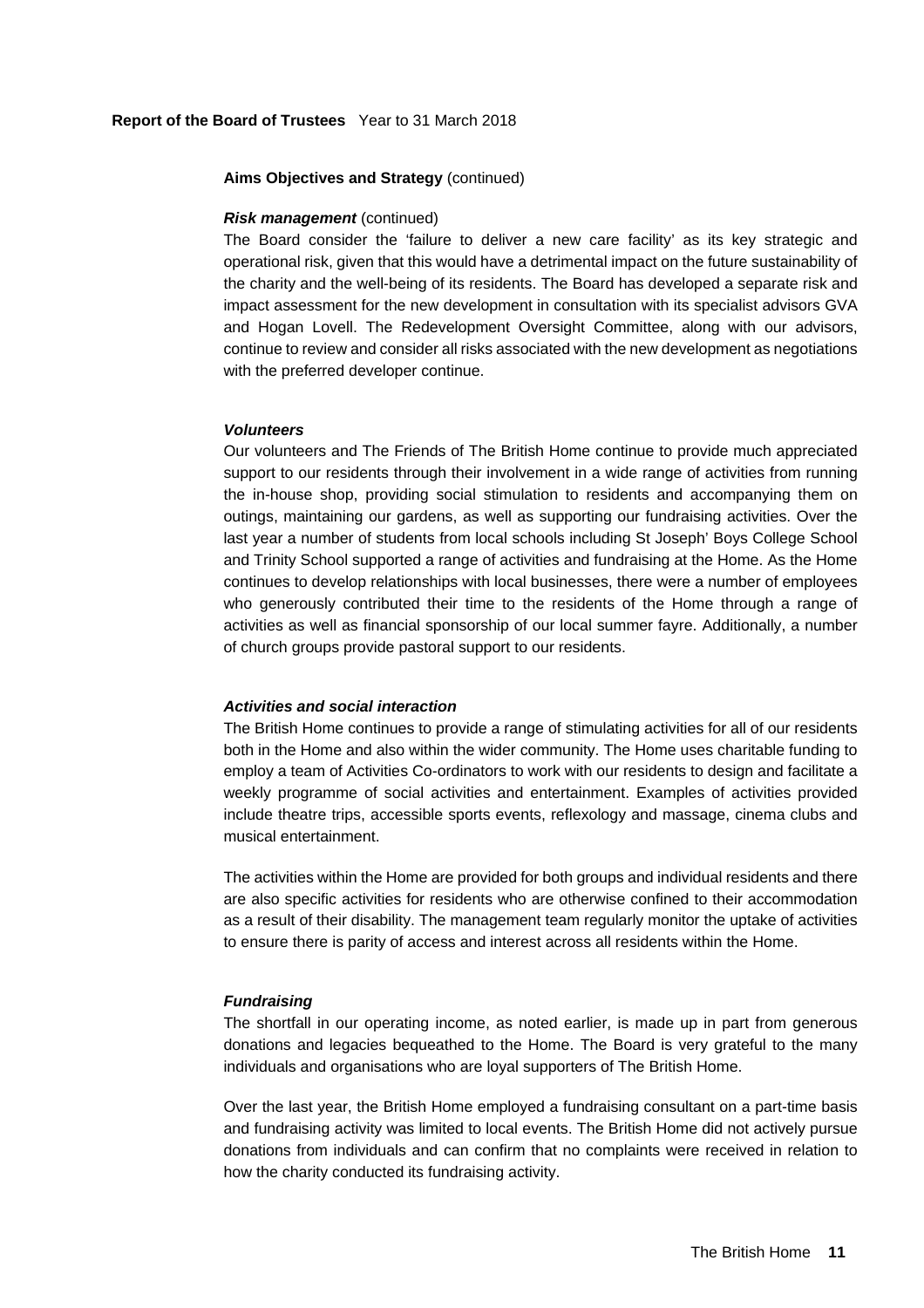# **Aims Objectives and Strategy** (continued)

# *Fundraising* (continued)

As the Board look to secure our future through the development of a new care facility this will require a significant draw on our reserves to contribute towards the anticipated development costs. As stated below, the Board expended £1.01M of its reserves to facilitate a buy-out of its closed, defined benefit pension scheme, to protect the charity from any future financial liabilities associated with this scheme. The total liability provided for at 31 March 2018 is £1,788,000 and the balance of £778,000 is included within creditors.

Through a combination of these factors, along with a continually challenging commissioning environment, it is expected that the British Home's reserves will become significantly depleted over the next three years.

In recognition of the future funding challenges facing the charity, a new post of Head of Fundraising and Communications was appointed in April 2018. Trustees have convened a time-limited Communications and Fundraising Committee to oversee the implementation of a new fundraising strategy to support the development of our new facility and to further our work and research around rehabilitation for people with neurological conditions. As we continue to look to the future and the provision of a 'new British Home' we hope that our many generous benefactors will continue to lend their support to turn the vision into a reality.

# **Our Future**

# *Longer-term Rehabilitation Services*

A number of residents within the British Home continue to benefit from short-term, intensive courses of rehabilitation provided by our in-house team of physiotherapists as part of their statutory funded, care package. We recognise the unique benefits that physiotherapy and other specialist programs of rehabilitation can have for our residents, both in terms of enabling greater mobility and independence, as well increasing their physical well-being and improving mental health.

Over the next three years the Home will pilot a new longer-term, rehabilitation service for the benefit of a greater number of residents. The aim is to use charitable funds to provide specialist and complimentary therapies to evidence the positive impact that structured, longer term rehabilitation can have on people with neuro-disabilities. The pilot will also include a shorter-term rehabilitation service of up to eighteen months, specifically for people who require more intensive support to enable their return to more independent, or lower supported accommodation following an acute hospital admission. The pilot will undergo a robust evaluation to inform the further development of this work and to also contribute to the growing evidence base around the benefits of longer-term rehabilitation for those people with severe physical disabilities and neurological care needs. The Director of Care has sourced a specialist training provider to develop a bespoke package of rehabilitation training for all clinical staff working within the Home. This will ensure that all staff have the relevant knowledge and skills to support each resident's programme of rehabilitation in line with their individual care plan.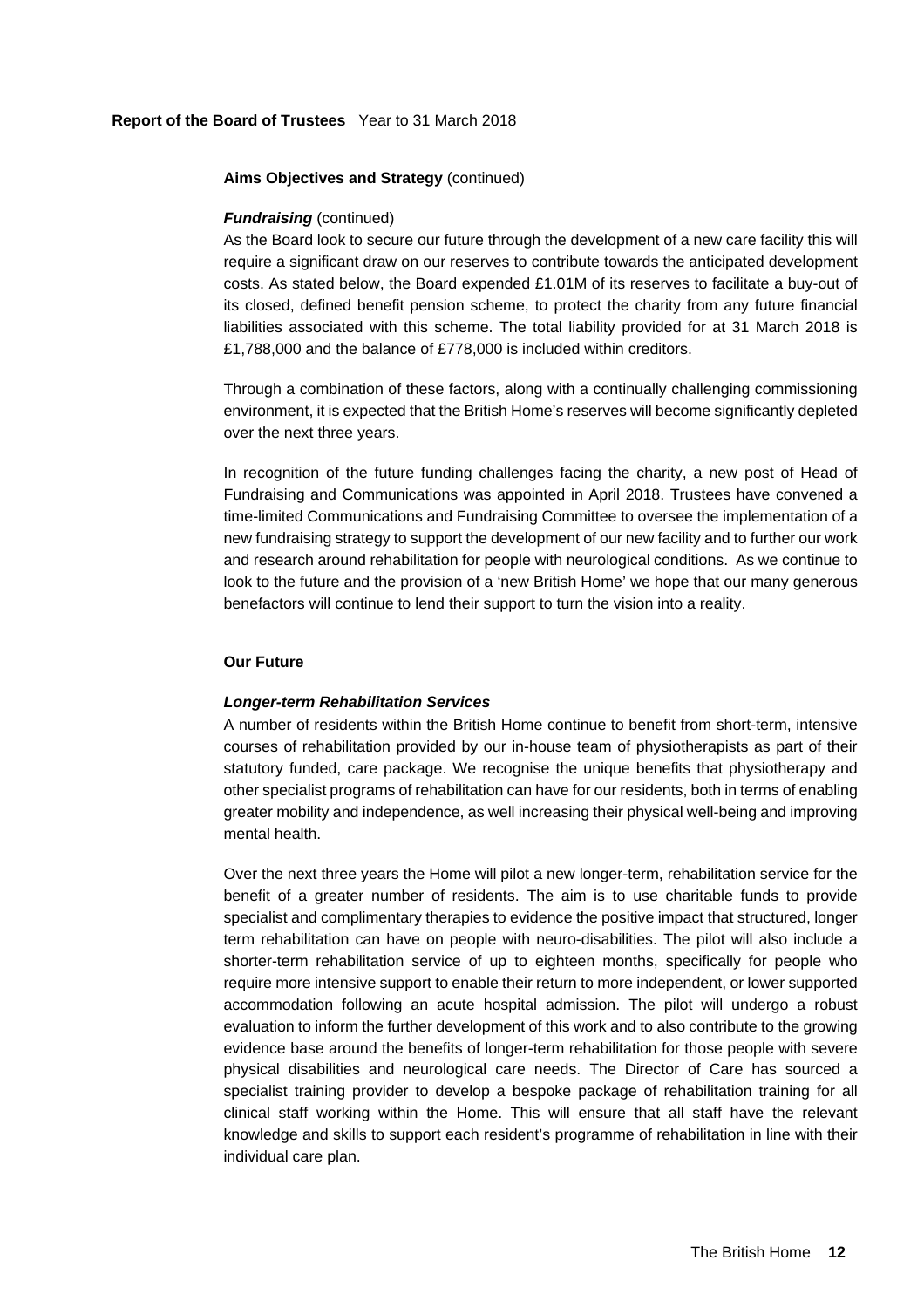# **Our Royal Patron**

In November 2017 our Royal Patron, Her Royal Highness Princess Alexandra, visited the British Home. Her Royal Highness has been a patron of the Home since 2002 and has continued to support the Charity's work and continued development since that time. Her Royal Highness took time to speak to our residents and staff with great interest. Trustees also took the opportunity to discuss the plans for the new care facility with Her Royal Highness and were delighted and encouraged by her enthusiastic response. Trustees and staff of the British Home are very grateful for the ongoing support they receive from Her Royal Highness and look forward to further visits in future.

#### **Financial review**

#### *Performance in the year*

The operating deficit for the period was £2,118,006 (2017 - £1,787,469) as shown in the table below:

|                                                              | 2018          | 2017          |
|--------------------------------------------------------------|---------------|---------------|
|                                                              | £             | £             |
| Fees                                                         | 3,591,887     | 3,485,155     |
| Less: Expenditure                                            | (5,709,893)   | (5,272,624)   |
| <b>Operating deficit</b>                                     | (2, 118, 006) | (1,787,469)   |
| Donations                                                    | 155,957       | 80,163        |
| Investment income                                            | 575,181       | 564,600       |
| Deficit before legacies                                      | (1,386,868)   | (1, 142, 706) |
| Legacies                                                     | 66,550        | 108,135       |
| Net income for the period before investment gains and losses | (1.320.318)   | (1.034.571)   |

*a) Fees* 

Income from fees charged increased by 3.1% to £3,591,887 (2017 - £3,485,155). The increase in average occupancy was augmented by higher fees generated in respect of new admissions with greater care needs. As in recent years a very low level of fee increase was awarded and only by a small number of funders putting continued pressure on the charity's resources.

# *b) Expenditure*

Expenditure in 2018 increased by 8.3% to £5,709,893 (2017 - £5,272,625).

Within this total, staffing costs amounted to £3,184,806 (2017 - £2,868,294) an increase of some £316,512. The Board continued its investment in additional nursing, care and activities staff at a cost of approximately £281,000 and other support staff at a cost of approximately £65,000. Equally, as The British Home staff are the heart of our organisation, whenever possible the Board endeavours to provide a real increase in pay - a 2% increase in 2017 cost approximately £60,000 (2% increase in 2016).

The governance costs of the charity amounted to  $£284,202$  (2017 -  $£221,018)$  which includes legal and other professional fees largely relating to the Board's work to ascertain the redevelopment potential of the Crown Lane site.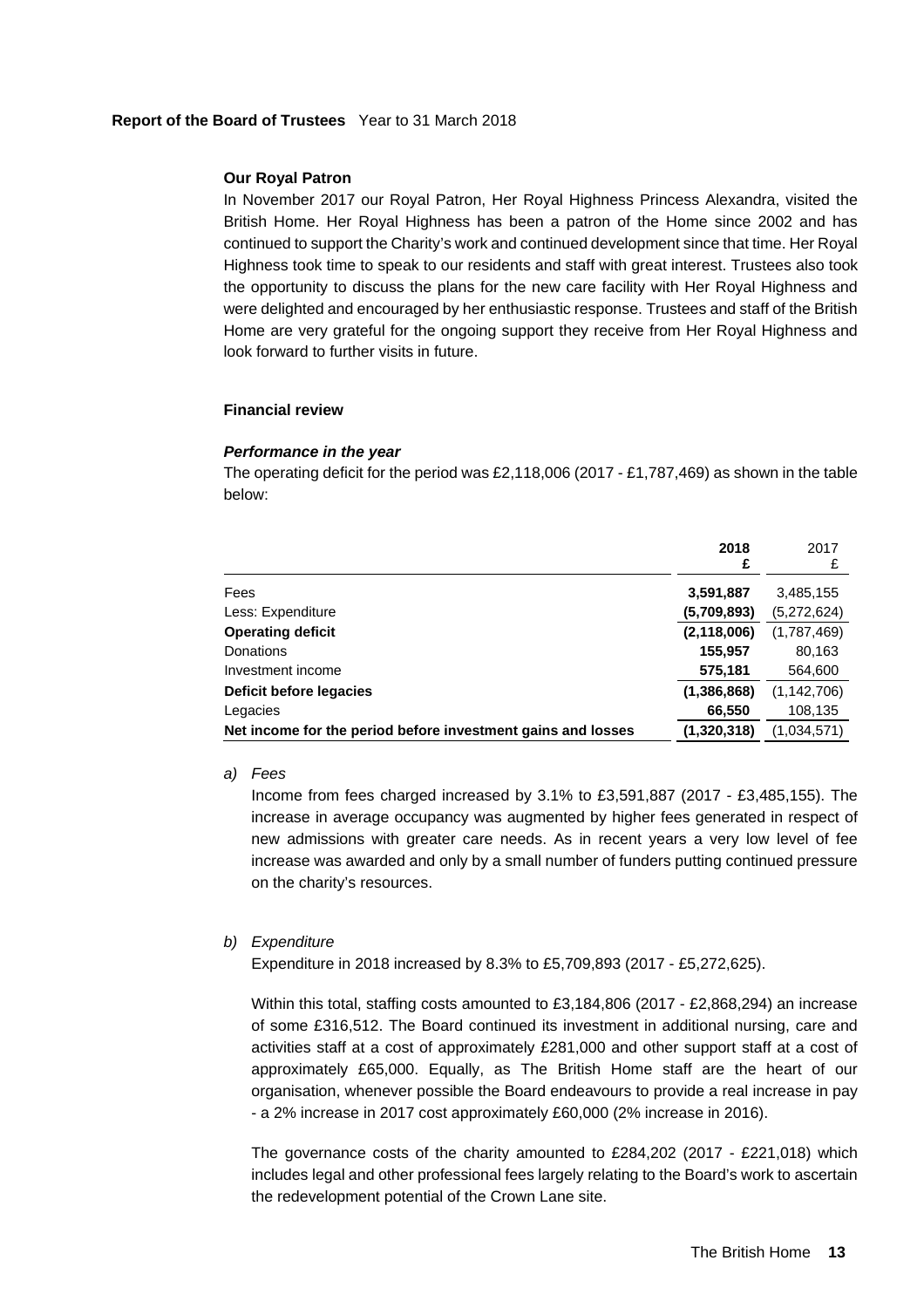**Financial review** (continued)

# *Performance in the year (continued)*

*c) Fundraising and publicity* 

Costs, with allocated support costs, totalled £65,990 (2017 - £90,669).

Donations increased within the last year to £155,957 (2017 - £80,163). The great support of individual donors and charitable trusts, a number of whom have been loyal supporters of The British Home for many years. The Board equally values every contribution regardless of size and is particularly grateful for the dedication of local groups and individuals in helping to fundraise.

Income from legacies decreased to £66,550 (2017 - £108,135). In line with the legacy income recognition rules under FRS 102, whereby a potential legacy receipt is recognised as income provided probate has been granted and eventual receipt is probable, £11,199 (2017 - £10,000) has been recognised as income ahead of receipt in cash. Historically the legacy income of The British Home has fluctuated and is unpredictable from year to year.

In terms of publicity, the Board's focus is in particular to ensure local community awareness of the work of the charity. The charity particularly in collaboration with the Streatham Festival, local clubs and individuals continues to hold ambitious events which make best use of our grounds and buildings and allows us to engender awareness and support for our future plans.

# *Pension Liabilities*

The charity previously operated a final salary pension scheme which closed to new members as of 31 March 2014.

The Board engaged KPMG to advise it as to whether measures could be taken to potentially mitigate the liabilities of the scheme and whether securing member' benefits under the scheme through an insurance company buy-out might be an affordable option for The British Home. The Board considered that removing at an affordable cost the risk to its reserves represented by an open ended obligation to fund any future deficits in the scheme would be in the best interests of the charity as a whole.

In February 2018 the trustees decided to withdraw from the scheme and a total liability of approximately £1,788,000 crystallised. This quote also included costs for legal and actuarial fees associated with the buy-out, as well as provision for any unforeseen costs arising from a final data cleansing exercise of the scheme, which will be jointly conducted by Aviva and the scheme's actuary.

The Board are pleased to have secured a buy-out of the closed defined benefit scheme with an established and reputable insurer such as AVIVA. This will ensure greater security in the longer-term for the members of this pension scheme, while removing a significant liability from the charity's balance sheet.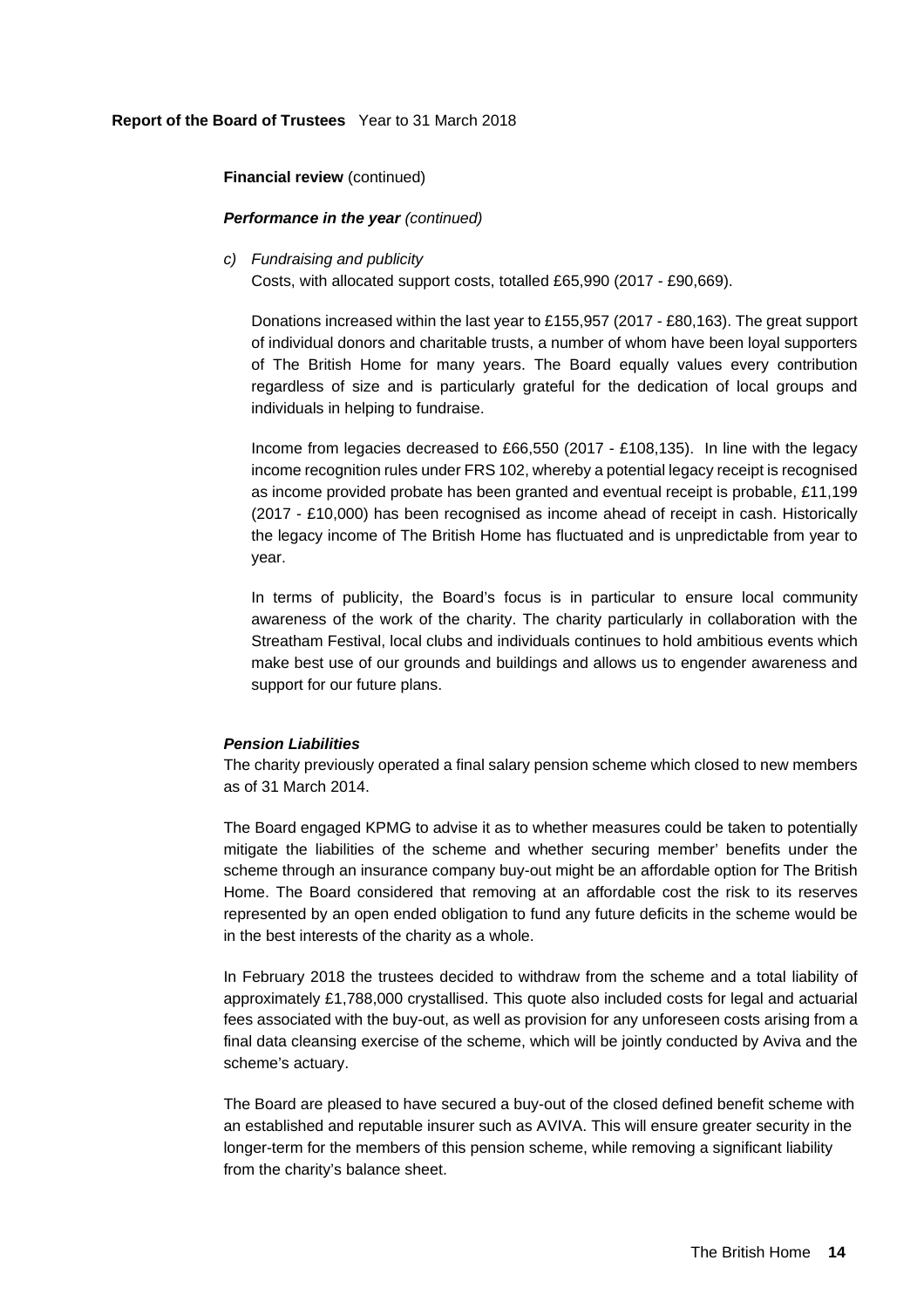# **Financial review** (continued)

# *Pension Liabilities (continued)*

The replacement to the now closed final salary scheme is a defined contribution Group Personal Pension Plan provided through Royal London. Under this arrangement The British Home contributes 10% of pensionable salary while employees contribute 5%. Employees who have not elected to join the GPPP are, if eligible, subject to auto-enrolment at contribution rates set as part of the Government's pension membership initiative.

# *The Home's Net Assets*

The net assets of The British Home at 31 March 2018 were £14,558,718 (2017 - £17,540,711). Of these £512,489 (2017 - £590,691) of fixed assets were comprised mostly of freehold buildings, which are wholly used for charitable purposes and are represented by a specific designated fund. Fixed asset purchases and disposals during the year are shown in the notes to the financial statements.

# *Reserves policy and financial position*

In determining the level of reserves necessary to continue the work of The British Home, the Board balances its long term obligations and risks with the needs of current beneficiaries. Where there is a capital commitment or a need to generate income for a specific purpose, the Board has in the past established designated funds out of the General Fund.

In assessing the future demands on its funds the Board has decided that until there is greater clarity as to the likelihood, timing and associated cost of any future redevelopment of the Crown Lane site, little purpose is served by holding reserves in notionally designated funds. The Home's general funds (free reserves) at 31 March 2018 amounted to £14,033,752 (2017 - £16,937,543).

# *Investment policy and performance*

The Home's investment portfolio is spread between direct holdings in the COIF Charity Investment and Fixed Income Funds and the Sarasin Consolidated Alpha Fund for Endowments. The performance of these funds is periodically reviewed by the Board. The Board's objectives are to maximise total return at an acceptable level of risk so as to supplement the Home's income.

The market value of the portfolio at 31 March 2018 was £14,713,918 (31 March 2017 - £16,981,423). The value of the Home's investments can, as the last two years well demonstrate, rise and fall in line with the economic environment and investment market sentiment. There is no guarantee that the Home's investments will realise the value as shown in the balance sheet.

Investment income, produced from our investments, amounted to £575,181 (2017 - £564,600). There were net unrealised investment gains of £126,325 for the year (2017 – £1,995,432) reflecting the change in market value of investments since 31 March 2017.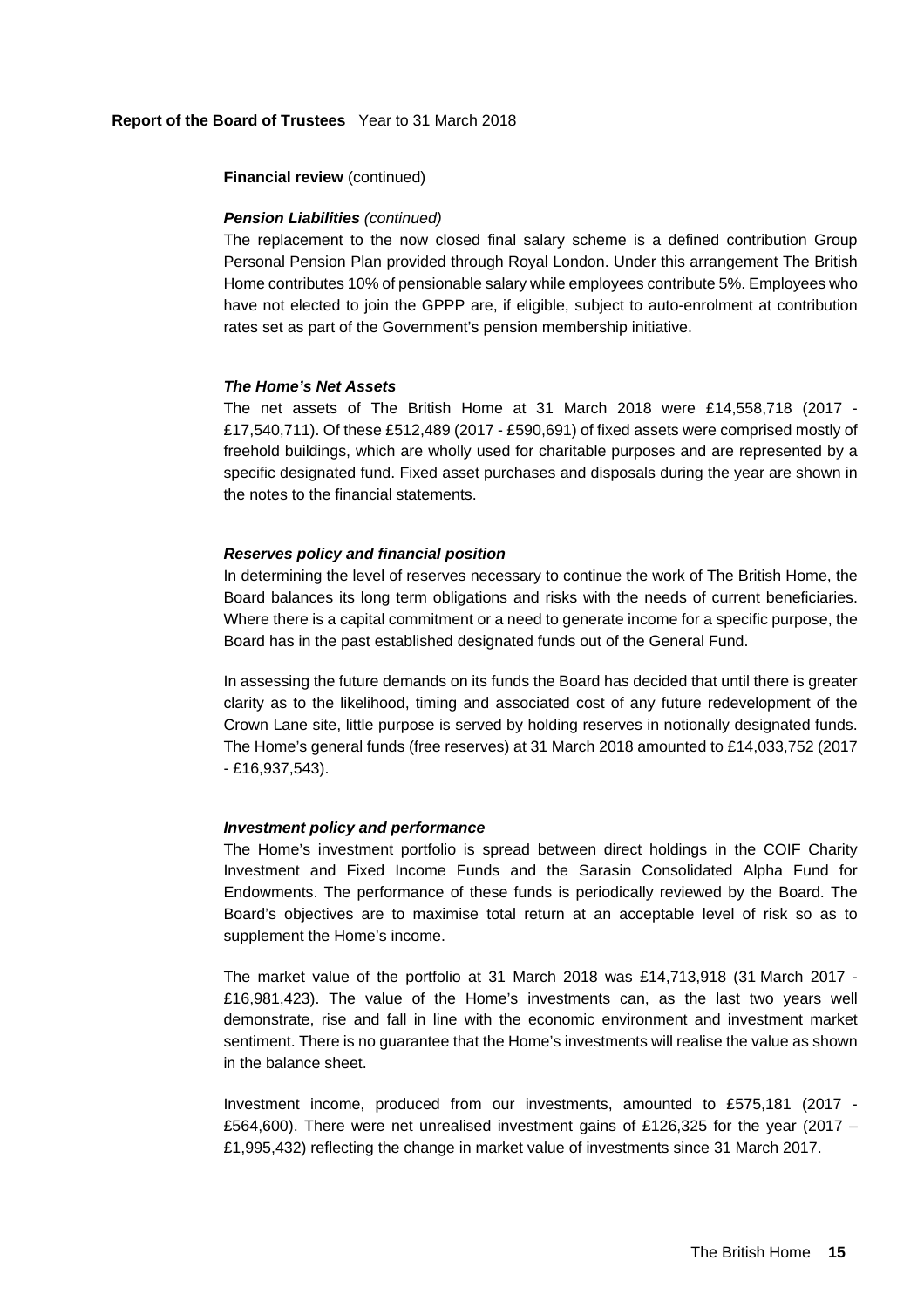# **Auditor**

Buzzacott LLP, the Home's auditors have indicated their willingness to remain in office for a further year.

# **Thanks and acknowledgements**

The Board continues to be highly appreciative of the support for the Home shown by commissioners of social care. The British Home as an independent charity well understands the cost pressures associated with the provision of social care and hopes that the Board and Commissioners can work together to ensure the ongoing provision of first class, affordable care at Crown Lane long into the future.

The success of The British Home as a charity is down to the combined efforts of many individuals and organisations. However one group clearly stand out as being the bedrock on which the charity stands and that group is its dedicated and caring staff. The Board would like to say 'thank you' to every member of our staff who 'day in, day out' do a wonderful job in supporting, caring and enriching the lives of the residents of The British Home.

# **Honorary President**

The Board would like to thank the Home's Honorary President Professor, the Lord McColl of Dulwich CBE, for lending his support to the Home.

# **Royal Patronage**

The Board wishes to express its gratitude to our Royal Patron, Princess Alexandra, for her continuing support for the Home.

Approved by the Board of Trustees and signed on its behalf by:

Kay Sonneborn

**Trustee** 

Approved on 5 October 2018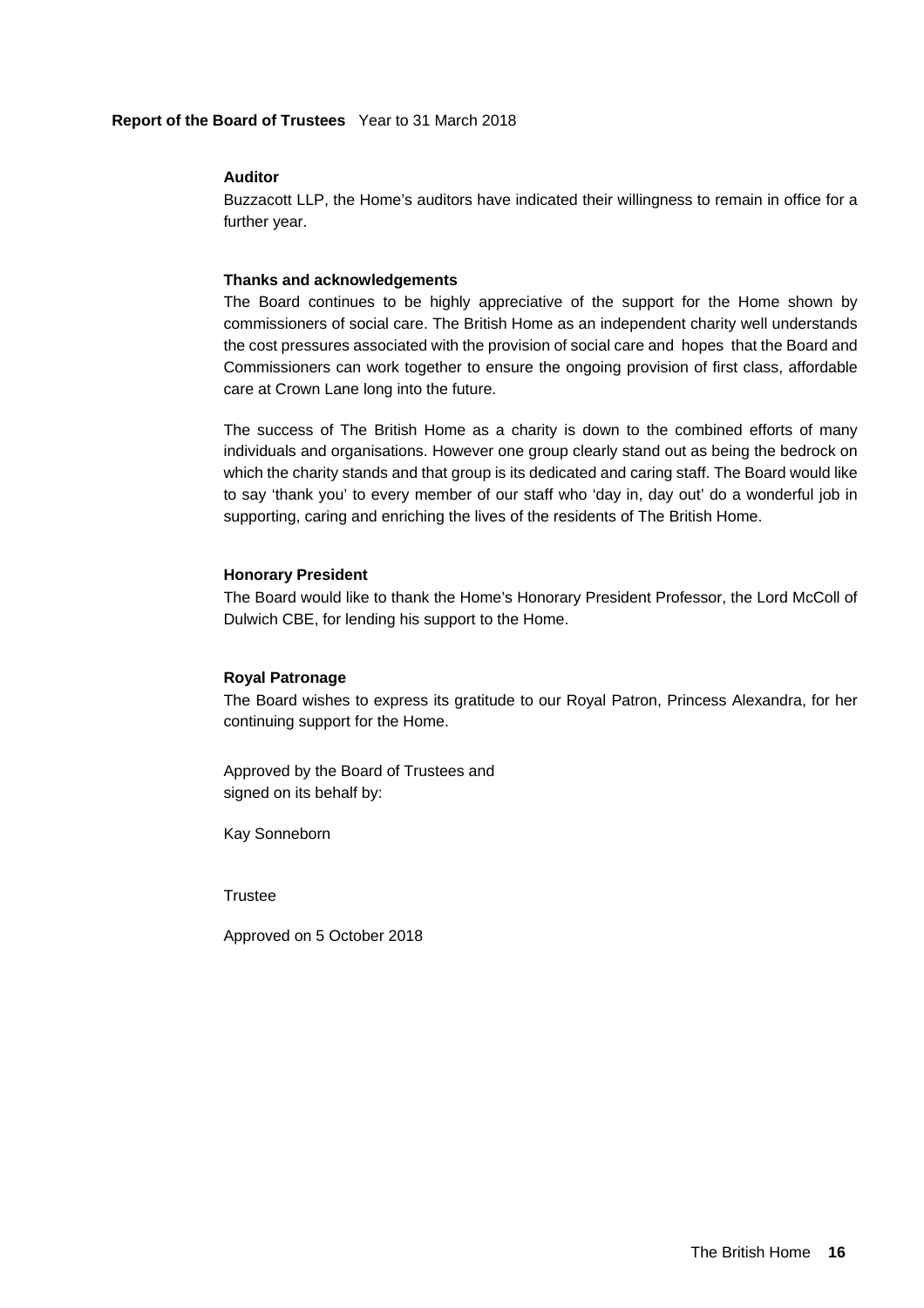# **Independent auditor's report to the members of The British Home and Hospital for Incurables**

# **Opinion**

We have audited the financial statements of The British Home and Hospital for Incurables (the 'charitable company') for the year ended 31 March 2018 which comprise the statement of financial activities, the balance sheet, statement of cash flows, the principal accounting policies and the notes to the financial statements. The financial reporting framework that has been applied in their preparation is applicable law and United Kingdom Accounting Standards, including Financial Reporting Standard 102 'The Financial Reporting Standard applicable in the UK and Republic of Ireland' (United Kingdom Generally Accepted Accounting Practice).

In our opinion, the financial statements:

- give a true and fair view of the state of the charitable company's affairs as at 31 March 2018 and of its income and expenditure for the year then ended;
- have been properly prepared in accordance with United Kingdom Generally Accepted Accounting Practice; and
- have been prepared in accordance with the requirements of the Companies Act 2006.

# **Basis for opinion**

We conducted our audit in accordance with International Standards on Auditing (UK) (ISAs (UK)) and applicable law. Our responsibilities under those standards are further described in the auditor's responsibilities for the audit of the financial statements section of our report. We are independent of the charitable company in accordance with the ethical requirements that are relevant to our audit of the financial statements in the UK, including the FRC's Ethical Standard, and we have fulfilled our other ethical responsibilities in accordance with these requirements. We believe that the audit evidence we have obtained is sufficient and appropriate to provide a basis for our opinion.

# **Conclusions relating to going concern**

We have nothing to report in respect of the following matters in relation to which the ISAs (UK) require us to report to you where:

- $\bullet$  the trustees' use of the going concern basis of accounting in the preparation of the financial statements is not appropriate; or
- $\bullet$  the trustees have not disclosed in the financial statements any identified material uncertainties that may cast significant doubt about the charitable company's ability to continue to adopt the going concern basis of accounting for a period of at least twelve months from the date when the financial statements are authorised for issue.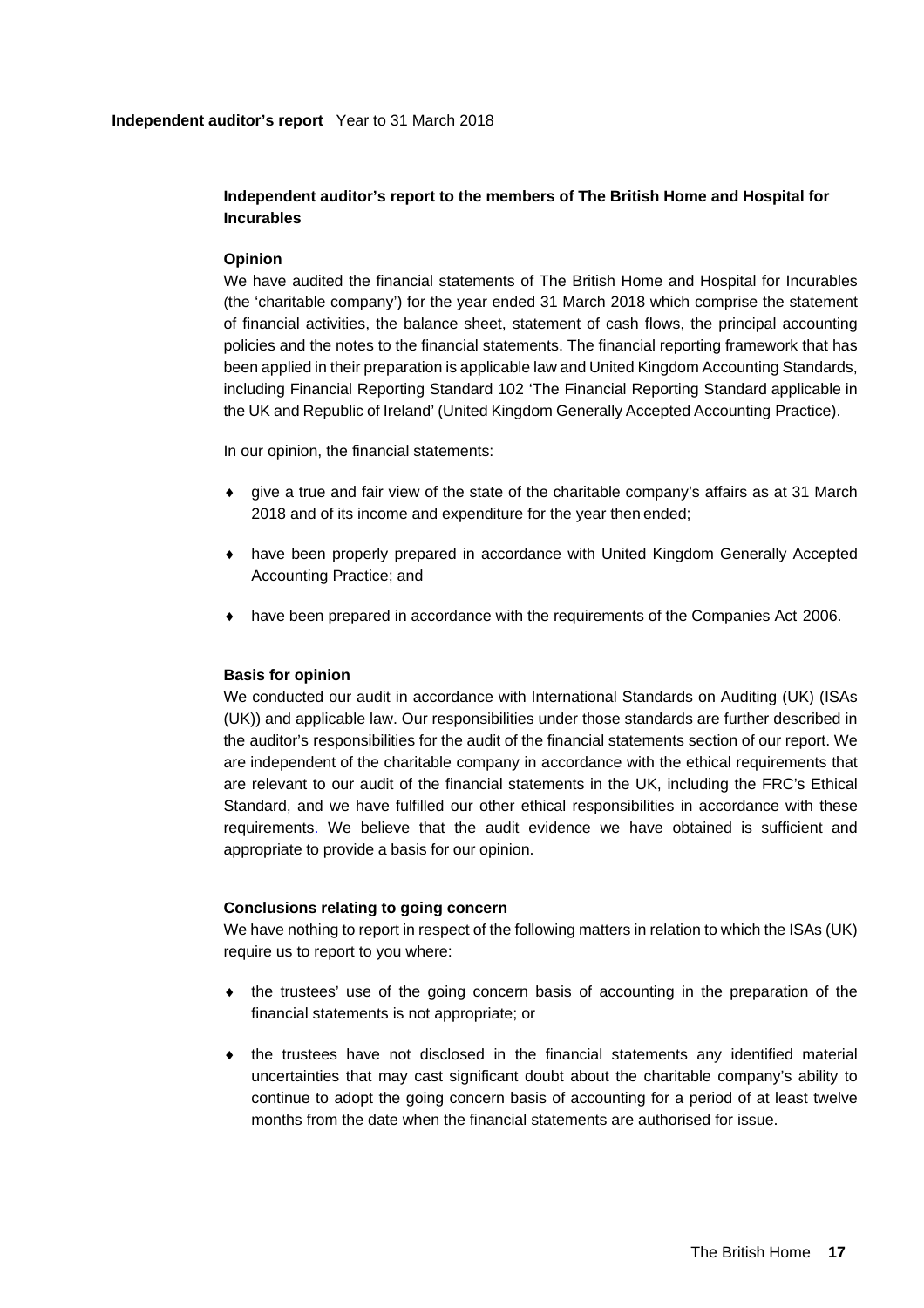# **Independent auditor's report** Year to 31 March 2018

# **Other information**

The trustees are responsible for the other information. The other information comprises the information included in the annual report, other than the financial statements and our auditor's report thereon. Our opinion on the financial statements does not cover the other information and, except to the extent otherwise explicitly stated in our report, we do not express any form of assurance conclusion thereon.

In connection with our audit of the financial statements, our responsibility is to read the other information and, in doing so, consider whether the other information is materially inconsistent with the financial statements or our knowledge obtained in the audit or otherwise appears to be materially misstated. If we identify such material inconsistencies or apparent material misstatements, we are required to determine whether there is a material misstatement in the financial statements or a material misstatement of the other information. If, based on the work we have performed, we conclude that there is a material misstatement of this other information, we are required to report that fact.

We have nothing to report in this regard.

# **Opinions on other matters prescribed by the Companies Act 2006**

In our opinion, based on the work undertaken in the course of the audit:

- $\bullet$  the information given in the trustees' report for the financial year for which the financial statements are prepared is consistent with the financial statements; and
- $\bullet$  the trustees' report has been prepared in accordance with applicable legal requirements.

# **Matters on which we are required to report by exception**

In the light of the knowledge and understanding of the charitable company and its environment obtained in the course of the audit, we have not identified material misstatements in the trustees' report. We have nothing to report in respect of the following matters in relation to which the Companies Act 2006 requires us to report to you if, in our opinion:

- adequate accounting records have not been kept, or returns adequate for our audit have not been received from branches not visited by us; or
- the financial statements are not in agreement with the accounting records and returns; or
- certain disclosures of trustees' remuneration specified by law are not made; or
- we have not received all the information and explanations we require for our audit; or
- $\bullet$  the trustees were not entitled to prepare the financial statements in accordance with the small companies regime and take advantage of the small companies' exemptions in preparing the trustees' report and from the requirement to prepare a strategic report.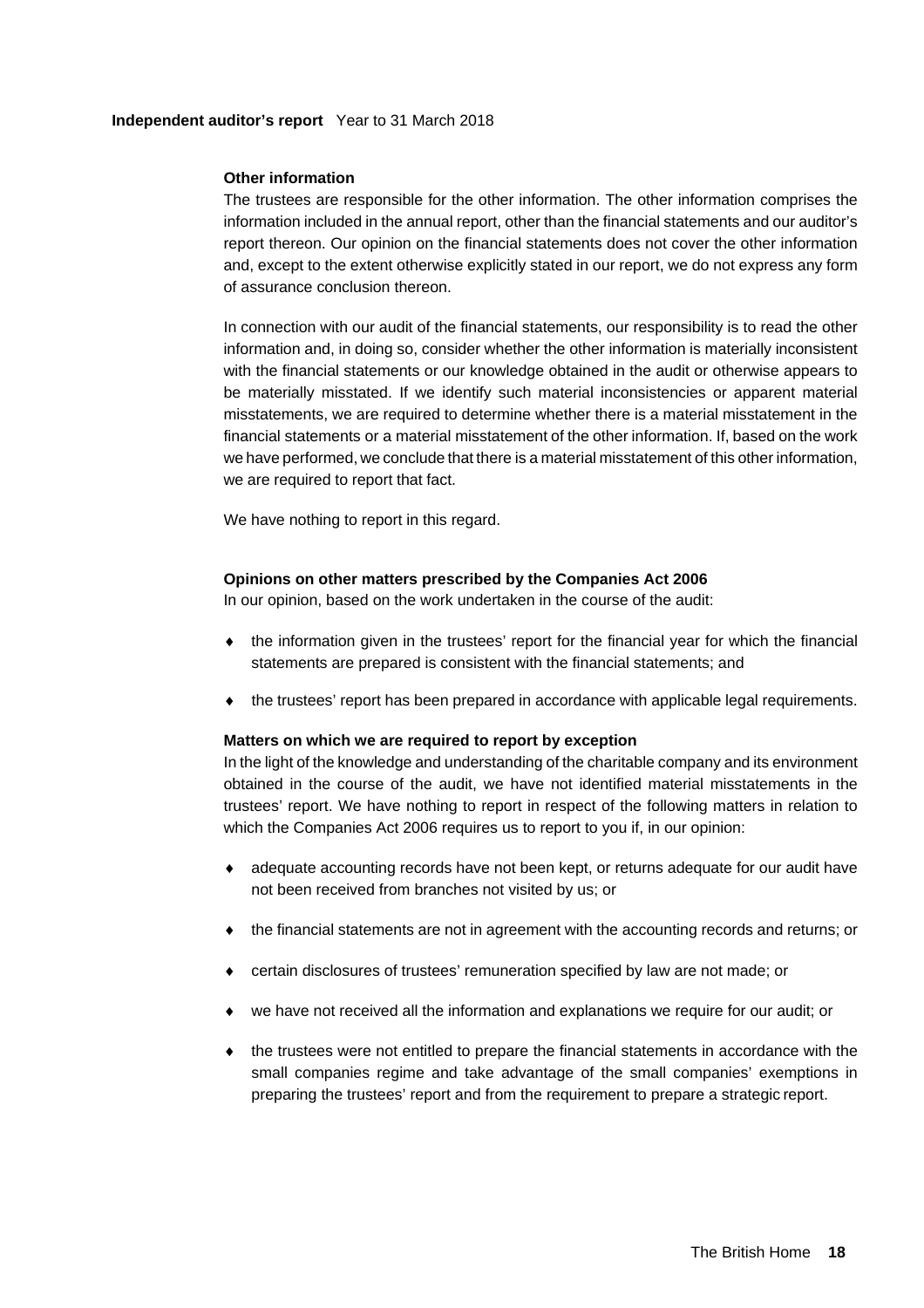# **Independent auditor's report** Year to 31 March 2018

#### **Responsibilities of trustees**

As explained more fully in the trustees' responsibilities statement, the trustees are responsible for the preparation of the financial statements and for being satisfied that they give a true and fair view, and for such internal control as the trustees determine is necessary to enable the preparation of financial statements that are free from material misstatement, whether due to fraud or error.

In preparing the financial statements, the trustees are responsible for assessing the charitable company's ability to continue as a going concern, disclosing, as applicable, matters related to going concern and using the going concern basis of accounting unless the trustees either intend to liquidate the charitable company or to cease operations, or have no realistic alternative but to do so.

#### **Auditor's responsibilities for the audit of the financial statements**

Our objectives are to obtain reasonable assurance about whether the financial statements as a whole are free from material misstatement, whether due to fraud or error, and to issue an auditor's report that includes our opinion. Reasonable assurance is a high level of assurance, but is not a guarantee that an audit conducted in accordance with ISAs (UK) will always detect a material misstatement when it exists. Misstatements can arise from fraud or error and are considered material if, individually or in the aggregate, they could reasonably be expected to influence the economic decisions of users taken on the basis of these financial statements.

A further description of our responsibilities for the audit of the financial statements is located on the Financial Reporting Council's website at www.frc.org.uk/auditorsresponsibilities. This description forms part of our auditor's report.

#### **Use of our report**

This report is made solely to the charitable company's members, as a body, in accordance with Chapter 3 of Part 16 of the Companies Act 2006. Our audit work has been undertaken so that we might state to the charitable company's members those matters we are required to state to them in an auditor's report and for no other purpose. To the fullest extent permitted by law, we do not accept or assume responsibility to anyone other than the charitable company and the charitable company's members as a body, for our audit work, for this report, or for the opinions we have formed.

Avnish Savjani (Senior Statutory Auditor) For and on behalf of Buzzacott LLP, Statutory Auditor 130 Wood Street London EC2V 6DL 11 October 2018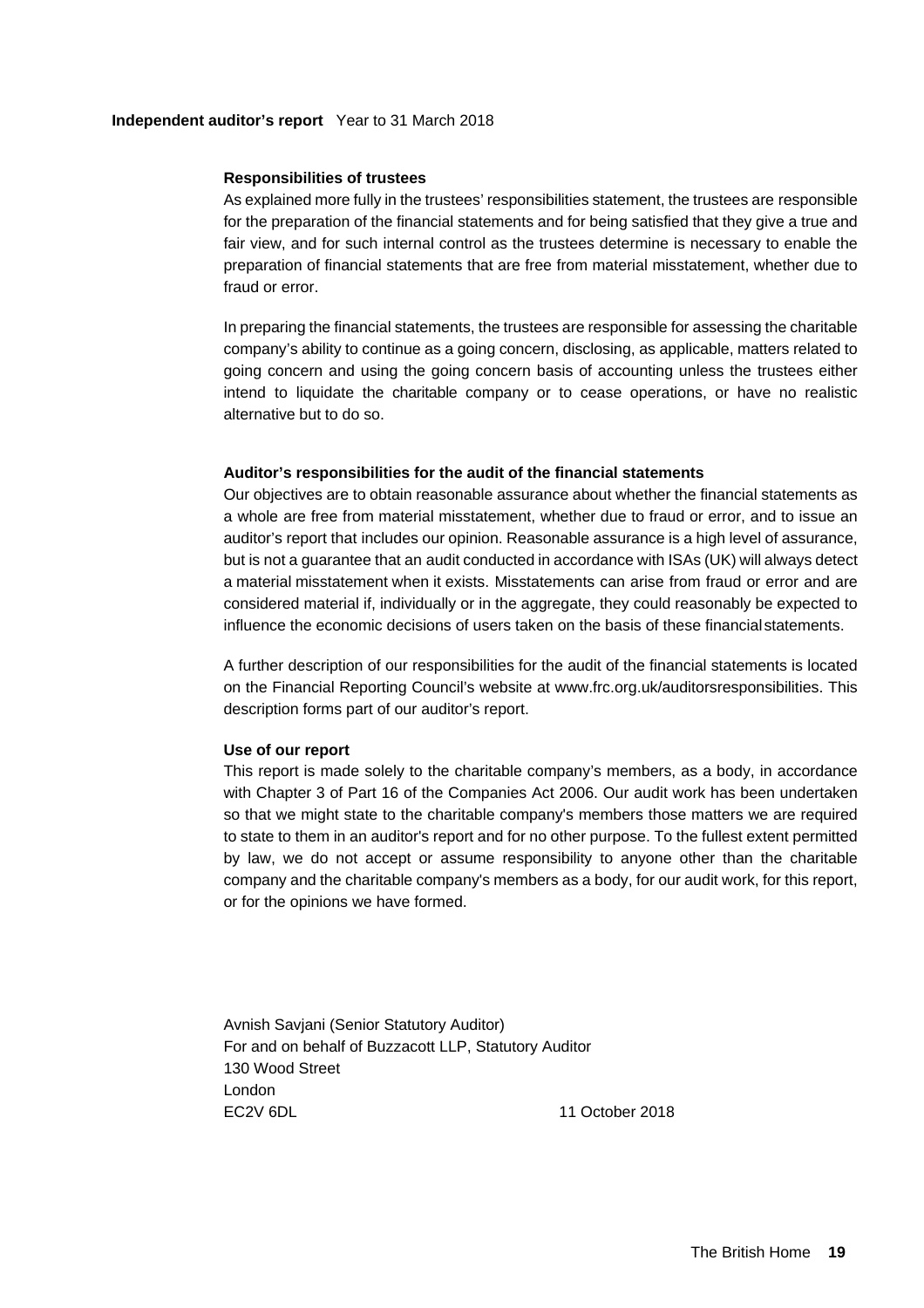# **Statement of financial activities** Year to 31 March 2018

|                                                                      |                | Un-            |            | Endow- | 2018          | 2017                        |
|----------------------------------------------------------------------|----------------|----------------|------------|--------|---------------|-----------------------------|
|                                                                      |                | restricted     | Restricted | ment   | <b>Total</b>  | Total                       |
|                                                                      |                | funds          | funds      | funds  | funds         | funds                       |
|                                                                      | <b>Notes</b>   | £              | £          | £      | £             | £                           |
| Income from:                                                         |                |                |            |        |               |                             |
| Donations and legacies                                               | 1              | 221,507        | 1,000      |        | 222,507       | 188,298                     |
| Investment income                                                    | $\overline{2}$ | 575,181        |            |        | 575,181       | 564,600                     |
| Charitable activities                                                | 3              | 3,591,887      |            |        | 3,591,887     | 3,485,155                   |
| <b>Total income</b>                                                  |                | 4,388,575      | 1,000      |        | 4,389,575     | 4,238,053                   |
| <b>Expenditure on:</b>                                               |                |                |            |        |               |                             |
| Raising funds                                                        | $\overline{4}$ | 65,991         |            |        | 65,991        | 90,669                      |
| Charitable activities                                                | 5              | 5,642,902      | 1,000      |        | 5,643,902     | 5,181,955                   |
| <b>Total expenditure</b>                                             |                | 5,708,893      | 1,000      |        | 5,709,893     | 5,272,624                   |
| Net (expenditure) income for the<br>year before investment gains and |                |                |            |        |               |                             |
| losses                                                               |                | (1,320,318)    |            |        |               | $(1,320,318)$ $(1,034,571)$ |
| <b>Gains on investments</b>                                          | 11             | 126,325        |            |        | 126,325       | 1,995,432                   |
| <b>Net income</b>                                                    |                | (1, 193, 993)  |            |        | (1, 193, 993) | 960,861                     |
| Pension scheme buyout                                                |                | 19 (1,788,000) |            |        | (1,788,000)   |                             |
| Other recognised gains and<br>losses                                 |                |                |            |        |               |                             |
| Actuarial gains on pension scheme                                    | 19             |                |            |        |               | 40,000                      |
| Net movement in funds                                                |                | (2,981,993)    |            |        | (2,981,993)   | 1,000,861                   |
| Fund balances brought forward<br>at 1 April 2017                     |                | 17,528,234     |            | 12,477 | 17,540,711    | 16,539,850                  |
| <b>Fund balances carried forward</b><br>at 31 March 2018             |                | 14,546,241     |            | 12,477 |               | 14,558,718 17,540,711       |

All of the Home's activities are derived from continuing operations during the above two financial periods.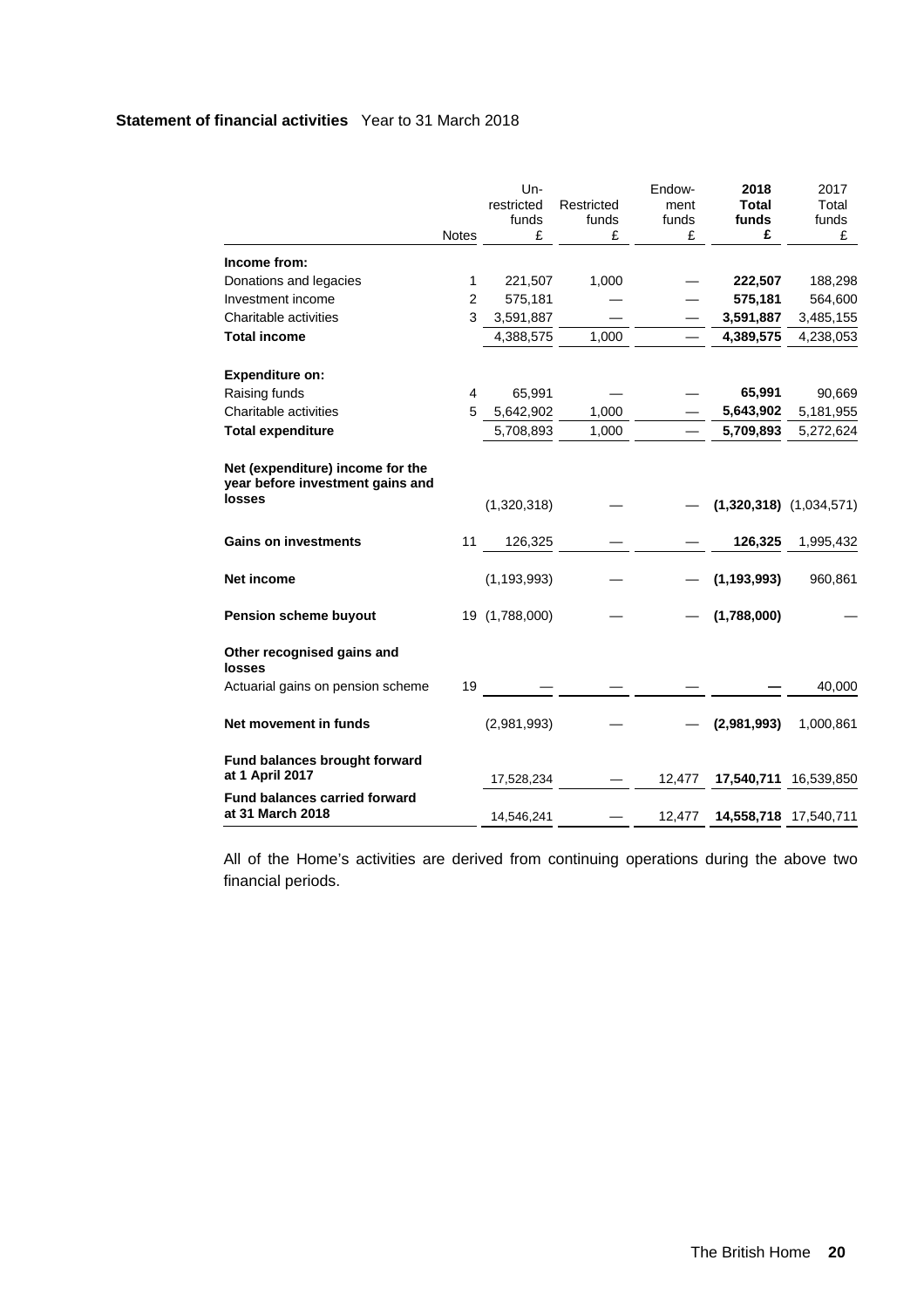# **Balance sheet** 31 March 2018

|                                       | <b>Notes</b> | 2018<br>£      | 2018<br>£  | 2017<br>£ | 2017<br>£  |
|---------------------------------------|--------------|----------------|------------|-----------|------------|
| <b>Fixed assets</b>                   |              |                |            |           |            |
| Tangible fixed assets                 | 10           |                | 512,489    |           | 590,691    |
| Investments                           | 11           |                | 14,713,918 |           | 16,981,423 |
|                                       |              |                | 15,226,407 |           | 17,572,114 |
| <b>Current assets</b>                 |              |                |            |           |            |
| <b>Debtors</b>                        | 12           | 409,239        |            | 213,426   |            |
| Cash at bank                          |              | 434,126        |            | 530,288   |            |
|                                       |              | 843,365        |            | 743,714   |            |
| <b>Creditors:</b> amounts falling due |              |                |            |           |            |
| within one year                       |              | 13 (1,511,054) |            | (775,117) |            |
| Net current (liabilities) assets      |              |                | (667, 689) |           | (31, 403)  |
| <b>Net assets</b>                     |              |                | 14,558,718 |           | 17,540,711 |
| The funds of the charity:             |              |                |            |           |            |
| Endowment fund                        | 15           |                | 12,477     |           | 12,477     |
| <b>Restricted funds</b>               | 16           |                |            |           |            |
| Unrestricted funds                    |              |                |            |           |            |
| . Designated funds                    | 17           |                | 512,489    |           | 590,691    |
| . General fund                        |              |                | 14,033,752 |           | 16,937,543 |
|                                       |              |                | 14,558,718 |           | 17,540,711 |

Approved by the Board of Trustees on 5 October 2018 and signed on its behalf by:

Kay Sonneborn Trustee

David Green Trustee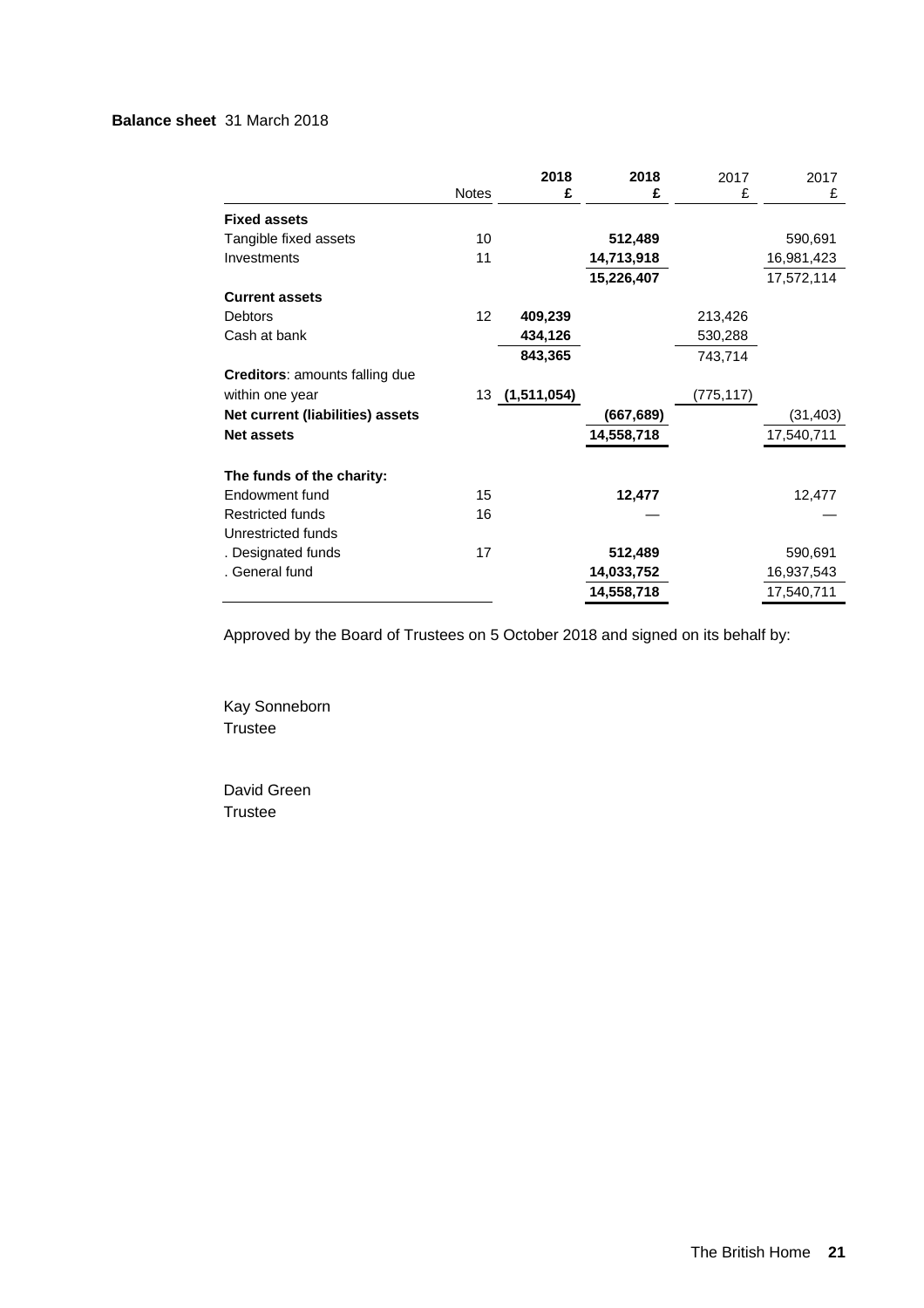# **Statement of cash flows** 31 March 2018

|                                                 | <b>Notes</b> | 2018<br>£     | 2017<br>£ |
|-------------------------------------------------|--------------|---------------|-----------|
| Cash inflow from operating activities:          |              |               |           |
| Net cash used in operating activities           |              | A (2,990,545) | (556,934) |
| Cash inflow from investing activities           |              |               |           |
| Dividends and interest from investments:        |              | 575,181       | 564,600   |
| Sale of investments                             |              | 4,310,000     |           |
| Purchase of investments                         |              | (2,074,628)   |           |
| Net cash provided by investing activities       |              | 2,810,553     | 564,600   |
| Change in cash and cash equivalents in the year |              | (179.992)     | 7,666     |
| Cash and cash equivalents at 1 April 2017       | B            | 628,802       | 621,136   |
| Cash and cash equivalents at 31 March 2018      | в            | 448,810       | 628,802   |

**Notes to the cash flow statement for the year to 31 March 2018.** 

# **A Reconciliation of net movement in funds to net cash flow from operating activities**

|                                                                                                 | 2018<br>£   | 2017        |
|-------------------------------------------------------------------------------------------------|-------------|-------------|
| Net movement in funds (as per the statement of financial activities)<br><b>Adjustments for:</b> | (2,981,993) | 1,000,861   |
| Depreciation charge                                                                             | 152,829     | 137,124     |
| (Gains) losses on investments                                                                   | (126, 324)  | (1,995,432) |
| Dividends and interest from investments                                                         | (575, 181)  | (564, 600)  |
| Decrease (increase) in debtors                                                                  | (195, 813)  | 820,895     |
| Increase (decrease) in creditors                                                                | 735,937     | 44,218      |
| Net cash used in operating activities                                                           | (2,990,545) | (556,934)   |

# **B Analysis of cash and cash equivalents**

|                                  | 2018    | 2017    |
|----------------------------------|---------|---------|
| Cash at bank and in hand         | 434.126 | 530.288 |
| Cash held by investment managers | 14.684  | 98.514  |
| Total cash and cash equivalents  | 448.810 | 628,802 |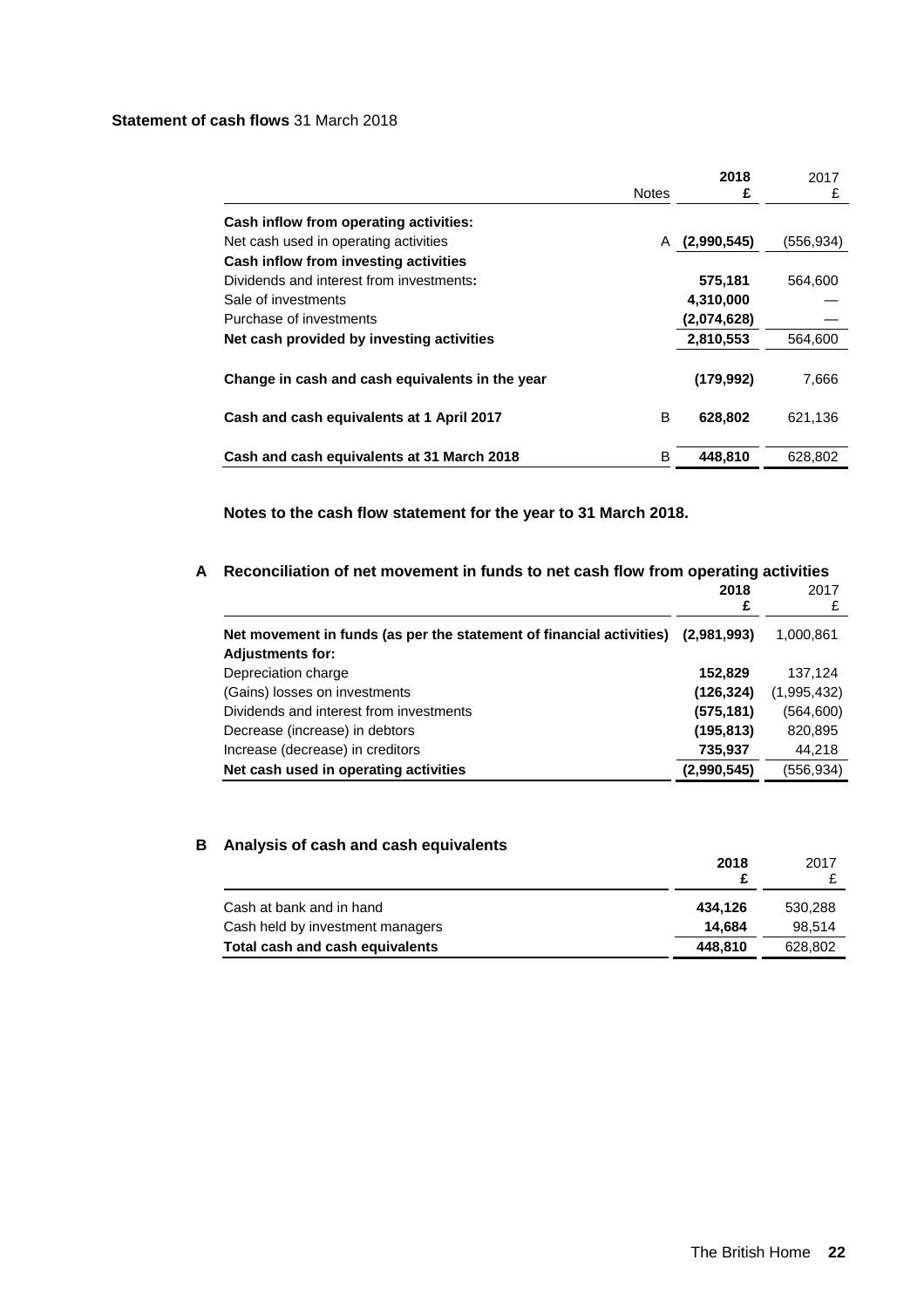# **Principal accounting policies** Year to 31 March 2018

The principal accounting policies adopted, judgements and key sources of estimation uncertainty in the preparation of the financial statements are laid out below.

#### **Basis of preparation**

These financial statements have been prepared for the year to 31 March 2018.

The financial statements have been prepared under the historical cost convention with items recognised at cost or transaction value unless otherwise stated in the relevant accounting policies below or the notes to these financial statements.

The financial statements have been prepared in accordance with Accounting and Reporting by Charities: Statement of Recommended Practice applicable to charities preparing their accounts in accordance with the Financial Reporting Standard applicable in the UK and Republic of Ireland (FRS 102) (Charities SORP), the Financial Reporting Standard applicable in the UK and Republic of Ireland (FRS 102) and the Charities Act 2011.

The charity constitutes a public benefit entity as defined by FRS 102.

The financial statements are presented in sterling and are rounded to the nearest pound.

#### **Critical accounting estimates and areas of judgement**

Preparation of the financial statements requires the trustees and management to make significant judgements and estimates.

The items in the financial statements where these judgements and estimates have been made include:

- estimating the useful economic life of tangible fixed assets; and
- **+** legacy recognition.

#### **Assessment of going concern**

The trustees have assessed whether the use of the going concern assumption is appropriate in preparing these financial statements. The trustees have made this assessment in respect to a period of one year from the date of approval of these financial statements.

The trustees of the charity have concluded that there are no material uncertainties related to events or conditions that may cast significant doubt on the ability of the charity to continue as a going concern. The trustees are of the opinion that the charity will have sufficient resources to meet its liabilities as they fall due. The most significant areas of judgement that affect items in the financial statements are detailed above. With regard to the next accounting period, the year ending 31 March 2019, the most significant areas that affect the carrying value of the assets held by the charity are the level of investment return and the performance of the investment markets (see the investment policy section of the trustees' report for more information).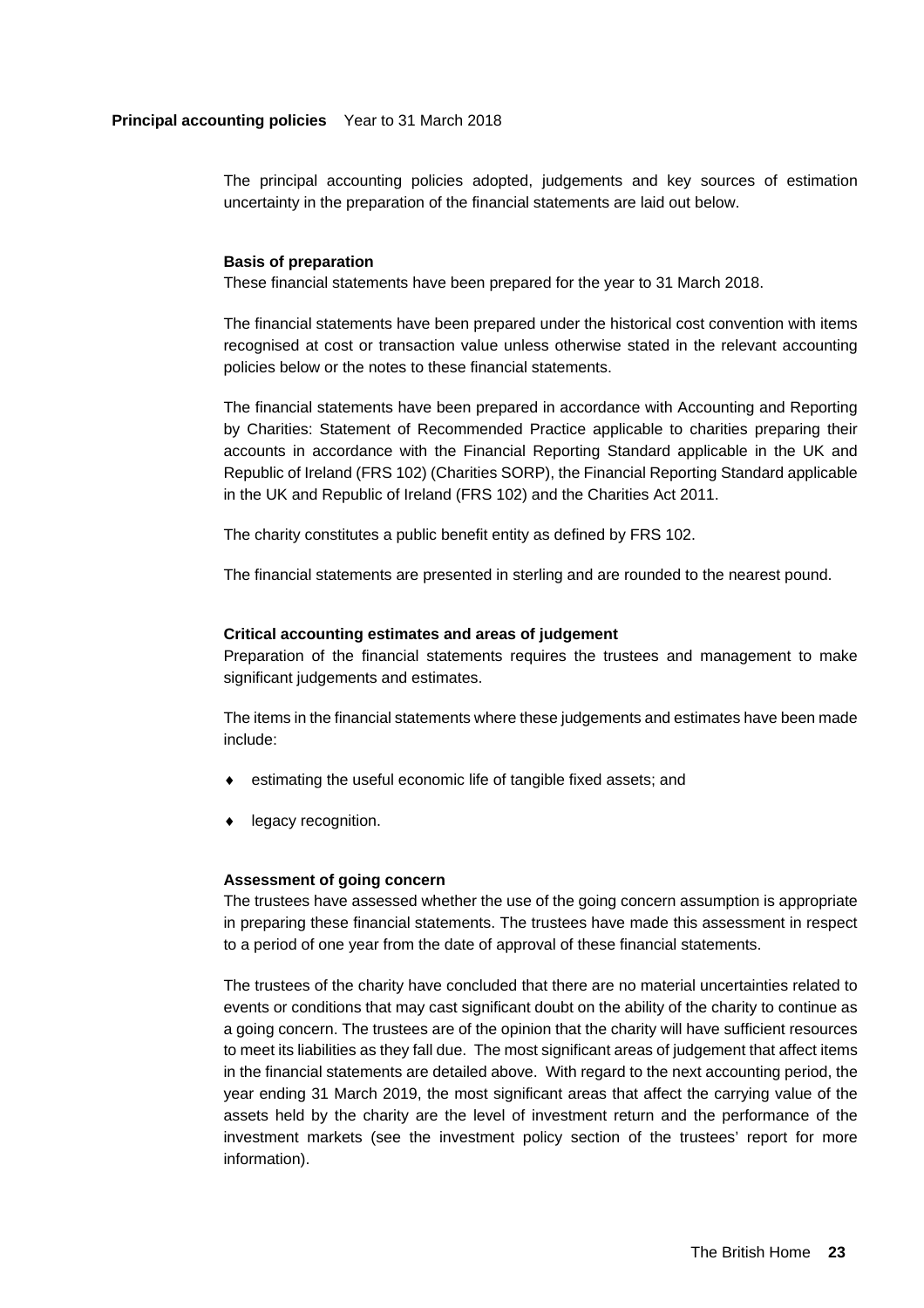#### **Income**

Income is recognised in the year in which the Home is entitled to receipt thereof, the amount can be measured reliably and it is probable that the funds will be received.

Legacies are included in the statement of financial activities when the Home is advised by the personal representative of an estate that payment will be made or property transferred and the amount involved can be quantified.

Donations are recognised when the charity has confirmation of both the amount and settlement date.

Dividends are recognised once the dividend has been declared and notification has been received of the dividend due.

Fees from medical and nursing services are recognised when the service has been provided.

#### **Expenditure and the basis of apportioning costs**

Liabilities are recognised as expenditure as soon as there is a legal or constructive obligation committing the charity to make a payment to a third party, it is probable that a transfer of economic benefits will be required in settlement and the amount of the obligation can be measured reliably.

Expenditure includes attributable VAT which cannot be recovered.

The majority of costs are directly attributable to specific activities. Support costs are allocated to expenditure on raising funds and charitable activities according to underlying activity levels. These were established using a number of suitable indicators including staff time and floor space.

Expenditure comprises the following:

- a. Expenditure on raising funds includes the salaries, direct costs and support costs associated with generating donated income and the fees paid to investment managers in connection with the management of the Home's listed investments.
- b. Expenditure on charitable activities comprises expenditure on the Home's charitable purposes as described in the report of the Board of Trustees and includes support costs.

# **Tangible fixed assets**

The original land and buildings were acquired in 1894. Between 1898 and 1994 their cost and subsequent additions were not recorded in the balance sheet. For many years the accounting policy with regard to freehold land and buildings recognised that it was not possible to ascertain the cost of land and buildings and until 1 January 1994 the cost of additions were written off as incurred. In 1994 the accounting policy was changed and subsequent expenditure on additions and improvements to buildings have been capitalised. The book value, after depreciation, of land and buildings acquired prior to 1994 is not regarded as material. The New Wing, which opened in 1996, is classified as freehold buildings. The buildings were insured on a replacement basis for £34.8m at 31 March 2018 (at 31 March  $2017 - E33m$ ).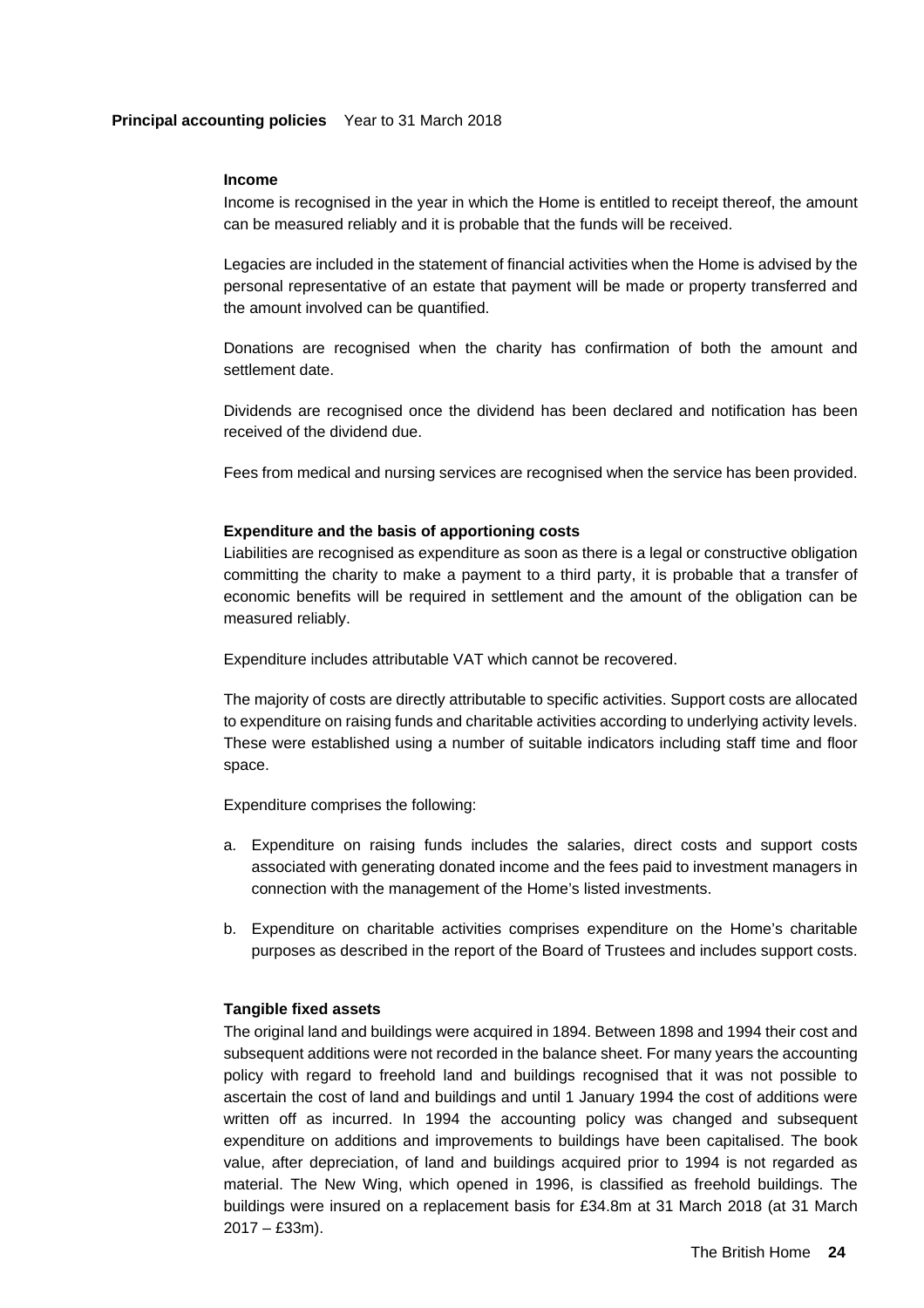# **Principal accounting policies** Year to 31 March 2018

# **Tangible fixed assets** (continued)

All assets costing more than £5,000 are capitalised. Depreciation is provided at the following annual rates to write off each asset over its estimated useful life:

| $\bullet$ Freehold buildings      | 4% on cost  |
|-----------------------------------|-------------|
| $\bullet$ Water Tank              | 10% on cost |
| ♦ Hospital and catering equipment | 20% on cost |
|                                   |             |

• Office furniture and equipment 20% on cost

# **Investments**

Listed investments are a form of basic financial instrument and are initially recognised at their transaction value and subsequently measured at their fair value as at the balance sheet date using the closing quoted market price.

Realised gains (or losses) on investment assets are calculated as the difference between disposal proceeds and their opening carrying value or their purchase value if acquired subsequent to the first day of the financial year. Unrealised gains and losses are calculated as the difference between the fair value at the year end and their carrying value at that date. Realised and unrealised investment gains (or losses) are credited (or debited) in the statement of financial activities in the year in which they arise.

# **Debtors**

Debtors are recognised at their settlement amount, less any provision for non-recoverability. Prepayments are valued at the amount prepaid. They have been discounted to the present value of the future cash receipt where such discounting is material.

# **Cash at bank and in hand**

Cash at bank and in hand represents such accounts and instruments that are available on demand or have a maturity of less than three months from the date of acquisition. Deposits for more than three months but less than one year have been disclosed as short term deposits. Cash placed on deposit for more than one year is disclosed as a fixed asset investment.

# **Creditors and provisions**

Creditors and provisions are recognised when there is an obligation at the balance sheet date as a result of a past event, it is probable that a transfer of economic benefit will be required in settlement, and the amount of the settlement can be estimated reliably. Creditors and provisions are recognised at the amount the charity anticipates it will pay to settle the debt. They have been discounted to the present value of the future cash payment where such discounting is material.

# **Fund accounting**

Endowment Funds comprise monies donated which are not to be expended. Only the income can be used for the charitable objectives of the Home.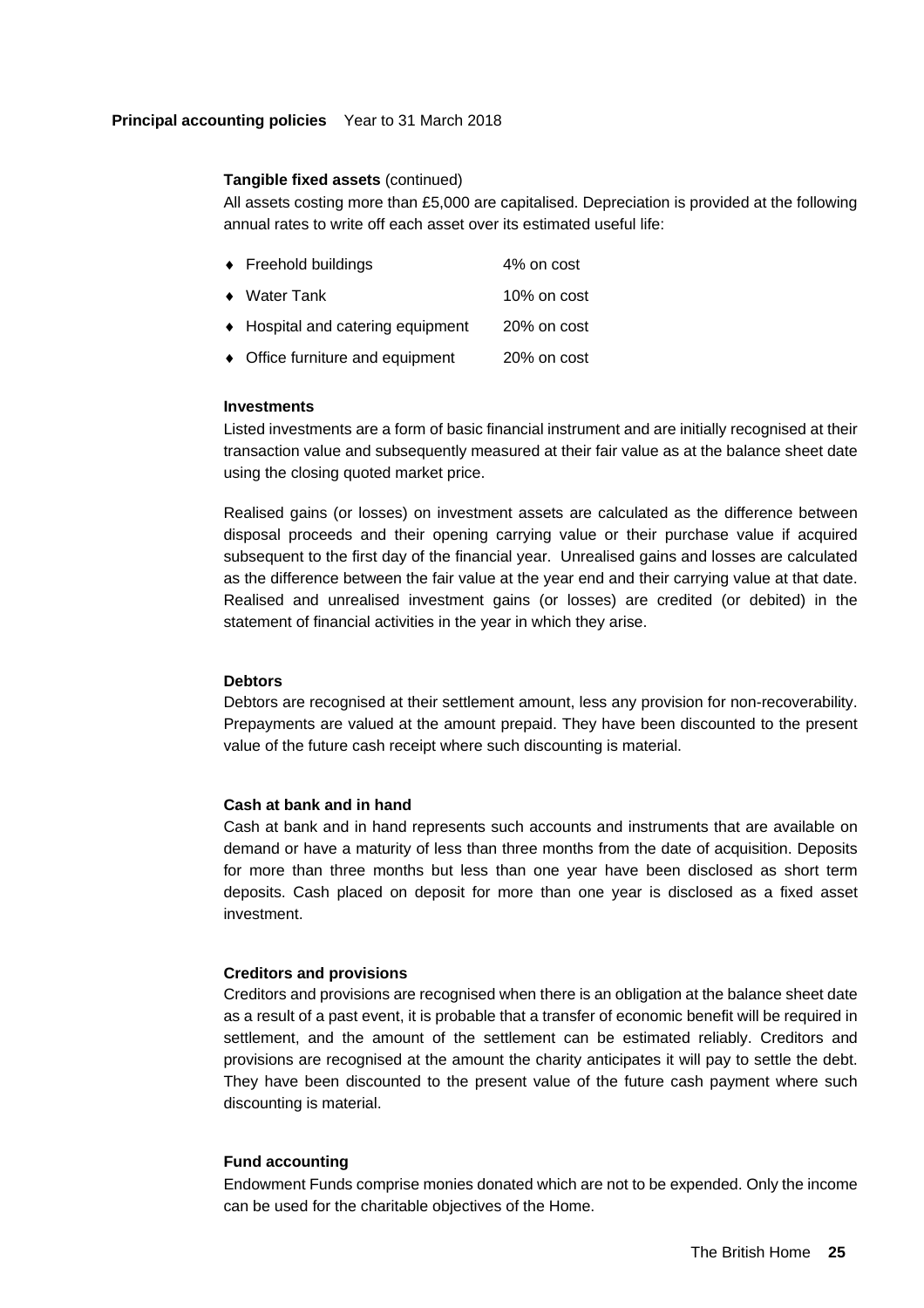# **Principal accounting policies** Year to 31 March 2018

# **Fund accounting (continued)**

Restricted Funds comprise monies raised for, or their use restricted to, a specific purpose, or contributions subject to donor imposed conditions.

Designated Funds comprise monies set aside out of unrestricted general funds and designated for specific purposes, although the Board of Trustees may ultimately use such funds for other purposes.

The General Fund comprises those monies which are freely available for application towards meeting the charitable objectives of the Home at the discretion of the Board of Trustees.

# **Pension costs**

From 1 April 2014, The British Home is operating a defined contribution scheme. Contributions are recognised in the statement of financial activities when payable.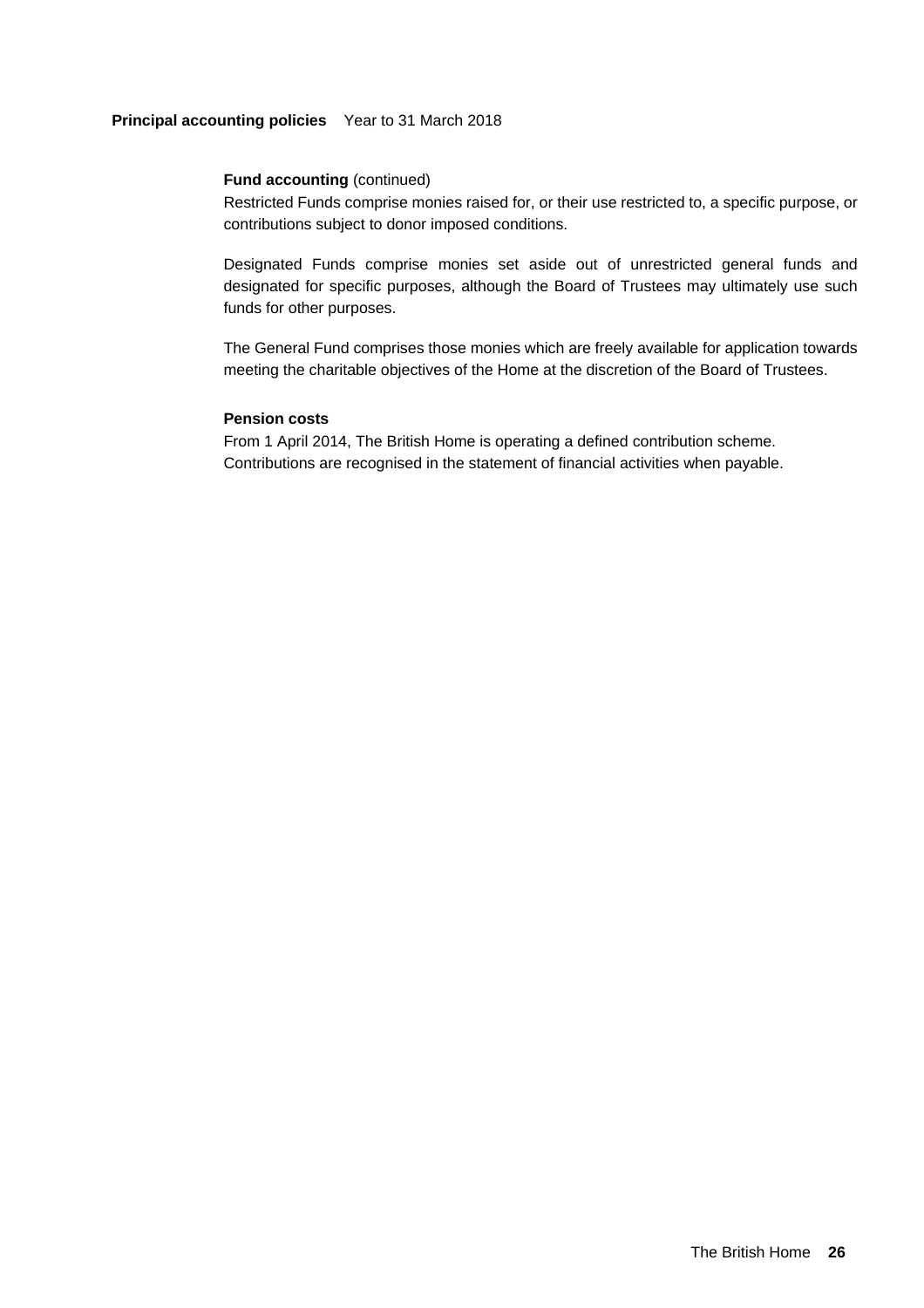# **1 Donations and legacies**

|                                      | Unrestricted | Restricted | 2018<br>£ | 2017    |
|--------------------------------------|--------------|------------|-----------|---------|
| Donations inclusive of reclaimed tax | 154.957      | 1.000      | 155.957   | 80,163  |
| Legacies                             | 66.550       |            | 66,550    | 108,135 |
| <b>Total 2018</b>                    | 221.507      | 1.000      | 222.507   | 188,298 |
| Total 2017                           | 187.298      | 1,000      | 188.298   |         |

# **2 Investment income**

|                                     | Unrestricted funds |         |
|-------------------------------------|--------------------|---------|
|                                     | 2018<br>£          | 2017    |
| Sarasin - CIF ALPHA fund units      | 291,638            | 286,728 |
| COIF – Investment fund income units | 283,179            | 277,611 |
|                                     | 574,817            | 564,339 |
| Interest receivable                 | 364                | 261     |
| <b>Total 2017</b>                   | 575,181            | 564,600 |

# **3 Income from charitable activities**

Income from charitable activities comprises fees from medical and nursing services and is unrestricted.

# **4 Expenditure on raising funds**

|                                     | Unrestricted funds |           |
|-------------------------------------|--------------------|-----------|
|                                     | 2018<br>£          | 2017<br>£ |
| Advertising and agency fees         | 8,436              | 24,739    |
| Publicity                           |                    | 1,151     |
| Other costs (including staff costs) |                    |           |
| . Direct costs                      | 20,343             | 30,717    |
| . Support costs                     | 37,212             | 34,062    |
|                                     | 65,991             | 90,669    |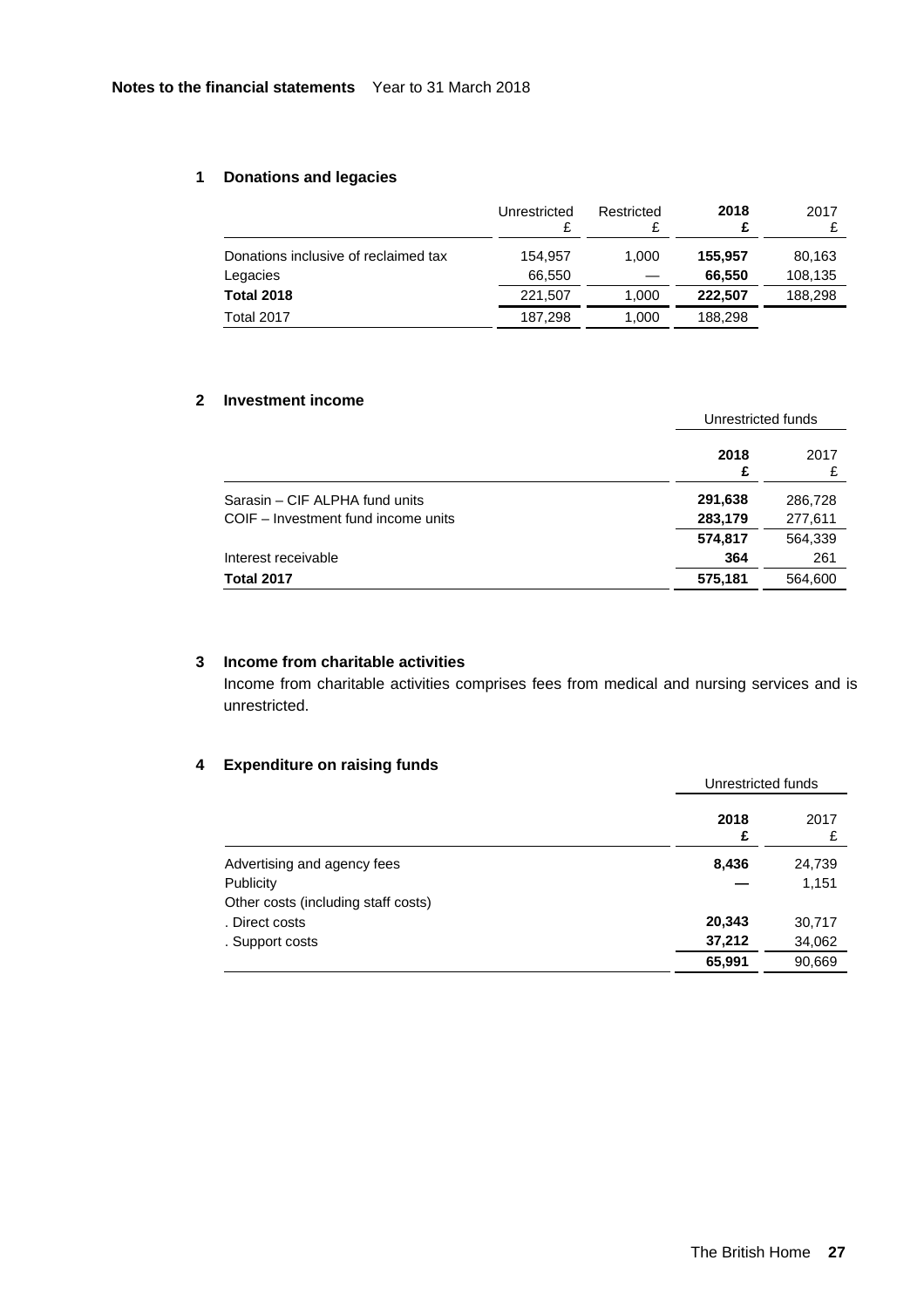# **5 Expenditure on charitable activities**

|                                          | Unrestricted | Restricted | 2018<br>£ | 2017<br>£ |
|------------------------------------------|--------------|------------|-----------|-----------|
| Medical and nursing services             |              |            |           |           |
| . Direct costs                           | 3,195,461    |            | 3,195,461 | 2,904,170 |
| . Support costs                          | 2,440,510    |            | 2,440,510 | 2,265,393 |
| Annuitants and other charitable services | 6,931        | 1,000      | 7.931     | 12,392    |
|                                          | 5,642,902    | 1,000      | 5,643,902 | 5,181,955 |
| Total 2017                               | 5,180,955    | 1,000      | 5,181,955 |           |

# **6 Analysis of support costs**

| -----                       | Raising<br>funds<br>£ | Charitable<br>activities<br>£ | 2018<br>£ | 2017<br>£ |
|-----------------------------|-----------------------|-------------------------------|-----------|-----------|
| Staff costs                 | 10.419                | 536,384                       | 546,803   | 474,037   |
| Administration              | 7.879                 | 383,379                       | 391,258   | 372,722   |
| Housekeeping - fuel & rates | 1.732                 | 142.631                       | 144,363   | 138,382   |
| Housekeeping - other        | 9,984                 | 674,303                       | 684,287   | 636,251   |
| Depreciation                | 1,636                 | 151,193                       | 152,829   | 137,124   |
| Repairs & maintenance       |                       | 122,187                       | 122,187   | 184,205   |
| Insurance                   | 738                   | 60.752                        | 61,490    | 59.223    |
| Other costs                 | 1,412                 | 88,889                        | 90,301    | 76.493    |
| Governance costs            | 3,410                 | 280,792                       | 284,202   | 221,018   |
| <b>Total support costs</b>  | 37,210                | 2,440,510                     | 2,477,720 | 2,299,455 |
| Total 2017                  | 34.062                | 2,265,393                     | 2.299.455 |           |

Included within governance costs is auditor's remuneration of £21,300 (2017 - £20,700) and a further £177,507 (2017: £150,000) for professional fees related to the preparatory work for the proposed development of the new care facility.

# **7 Staff costs**

|                       | 2018      | 2017      |
|-----------------------|-----------|-----------|
| Wages and salaries    | 2,779,266 | 2,406,391 |
| Social security costs | 256,267   | 215,963   |
| Pension costs         | 149.273   | 245,940   |
|                       | 3,184,806 | 2,868,294 |

 One employee earned between £80,000 and £90,000 in the year ended 31 March 2018 (2017 - None).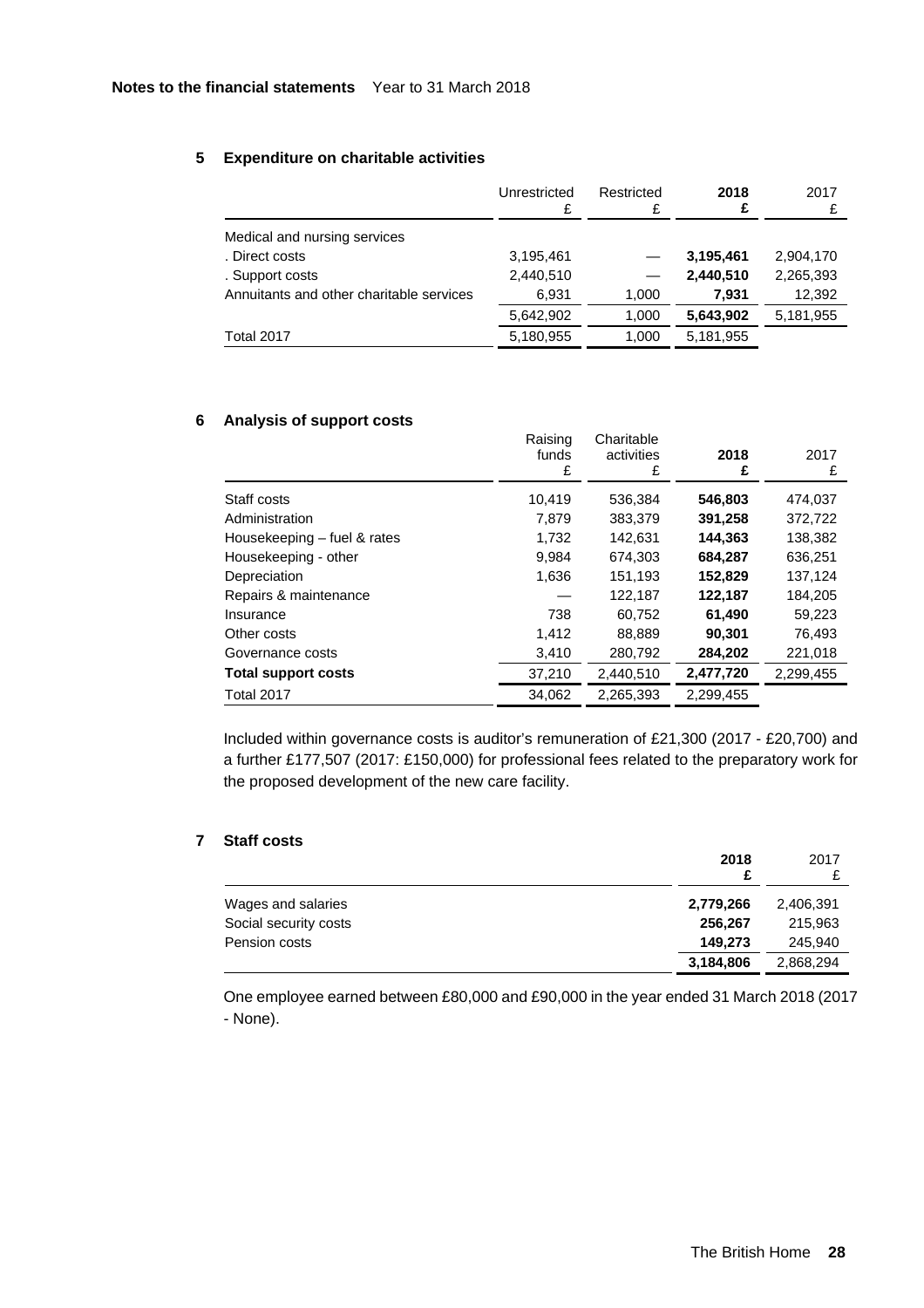#### **7 Staff costs** (continued)

The average number of employees, analysed by function was:

| *Full time Equivalent         | FTE*<br>2018 | <b>Head Count</b><br>2018 | FTE*<br>2017 | <b>Head Count</b><br>2017 |
|-------------------------------|--------------|---------------------------|--------------|---------------------------|
| Nursing and care              | 102          | 108                       | 98           | 96                        |
| Maintenance                   | 3            | 4                         | 3            | 3                         |
| Reception and portering       | 4            | 6                         | 4            | 6                         |
| Management and administration | 5            | 6                         | 5            | 6                         |
|                               | 114          | 124                       | 110          |                           |

Catering, cleaning and laundry are outsourced, but with staff dedicated to the British Home. Average numbers of catering and cleaning staff during the year were FTE 19 / Head Count 24 (2017 FTE 18 / Head Count 23).

#### *Remuneration of key management personnel*

No trustee received any remuneration in respect of their services during the year. Two trustees were reimbursed a total of £208 for travel expenses in the year (2017 – £nil).

During the year, the total remuneration, including pension contributions and employers national insurance contributions, of key management personnel was £205,712 (2017 - £143,206).

#### **8 Related party transactions**

No member of the Board of Trustees nor any officer of the Home had any beneficial interest in any contract with the Home during the year.

The Home has purchased insurance to protect it from any loss arising from any neglect or defaults of any member of the Board of Trustees or employee and to indemnify any Board Member or employee against the consequence of any neglect or default on their part. The total cover provided by such insurance is £2,000,000 (2017 - £2,000,000) and the insurance premium paid by the Home during the year totalled £914 (2017 - £1,380).

Donations from trustees totalled £205 (2017 - £210).

#### **9 Taxation**

British Home and Hospital for Incurables is a registered charity and therefore is not liable to income tax or corporation tax on income derived from its charitable activities, as it falls within the various exemptions available to registered charities.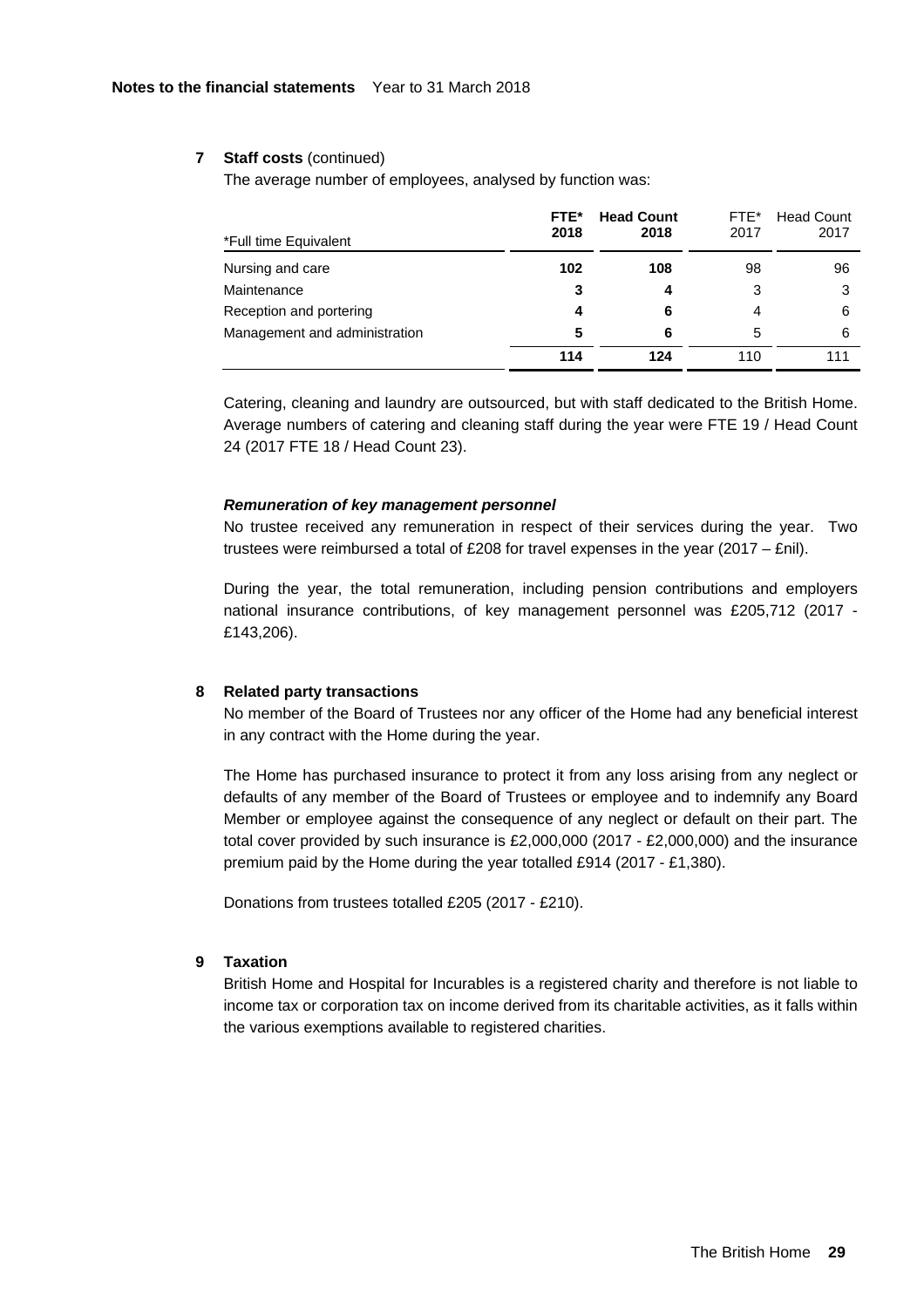# **10 Tangible fixed assets**

|                     | Freehold<br>building<br>£ | Hospital<br>equipment<br>£ | Computer<br>equipment<br>£ | Total<br>£ |
|---------------------|---------------------------|----------------------------|----------------------------|------------|
| Cost                |                           |                            |                            |            |
| At 1 April 2017     | 3,240,207                 | 7,800                      |                            | 3,248,007  |
| Additions           |                           | 15,887                     | 58,740                     | 74,627     |
| At 31 March 2018    | 3,240,207                 | 23,687                     | 58,740                     | 3,322,634  |
| <b>Depreciation</b> |                           |                            |                            |            |
| At 1 April 2017     | 2,654,976                 | 2,340                      |                            | 2,657,316  |
| Charge for the year | 136,344                   | 4,737                      | 11,748                     | 152,829    |
| At 31 March 2018    | 2,791,320                 | 7,077                      | 11,748                     | 2,810,145  |
| Net book values     |                           |                            |                            |            |
| At 31 March 2018    | 448,887                   | 16,610                     | 46,992                     | 512,489    |
| At 31 March 2017    | 585,231                   | 5,460                      |                            | 590,691    |
|                     |                           |                            |                            |            |

# **11 Investments**

|                                                    | £           |            |
|----------------------------------------------------|-------------|------------|
| Market value at 1 April 2017                       | 16,882,909  | 14,887,477 |
| Additions                                          | 2,000,000   |            |
| <b>Disposals</b>                                   | (4,310,000) |            |
| Net investment gains                               | 126,324     | 1,995,432  |
| Market value at 31 March 2018                      | 14,699,233  | 16,882,909 |
| Cash held by investment advisors for re-investment | 14,685      | 98,514     |
| Total investments                                  | 14,713,918  | 16,981,423 |
|                                                    |             |            |
| Historical cost of investments at 31 March 2018    | 11,429,537  | 12,526,880 |

Investments held at 31 March comprised the following:

|                                                   | 2018<br>£  | 2017       |
|---------------------------------------------------|------------|------------|
| Investment property                               | 56,500     | 56,500     |
| Indirectly held investments                       |            |            |
| . COIF funds                                      | 8,163,052  | 8,019,941  |
| . Sarasin CIF Alpha fund units                    | 6,479,682  | 8,806,468  |
|                                                   | 14,699,234 | 16,882,909 |
| Cash held by investment managers for reinvestment | 14,684     | 98,514     |
|                                                   | 14,713,918 | 16,981,423 |

 **2018** 

2017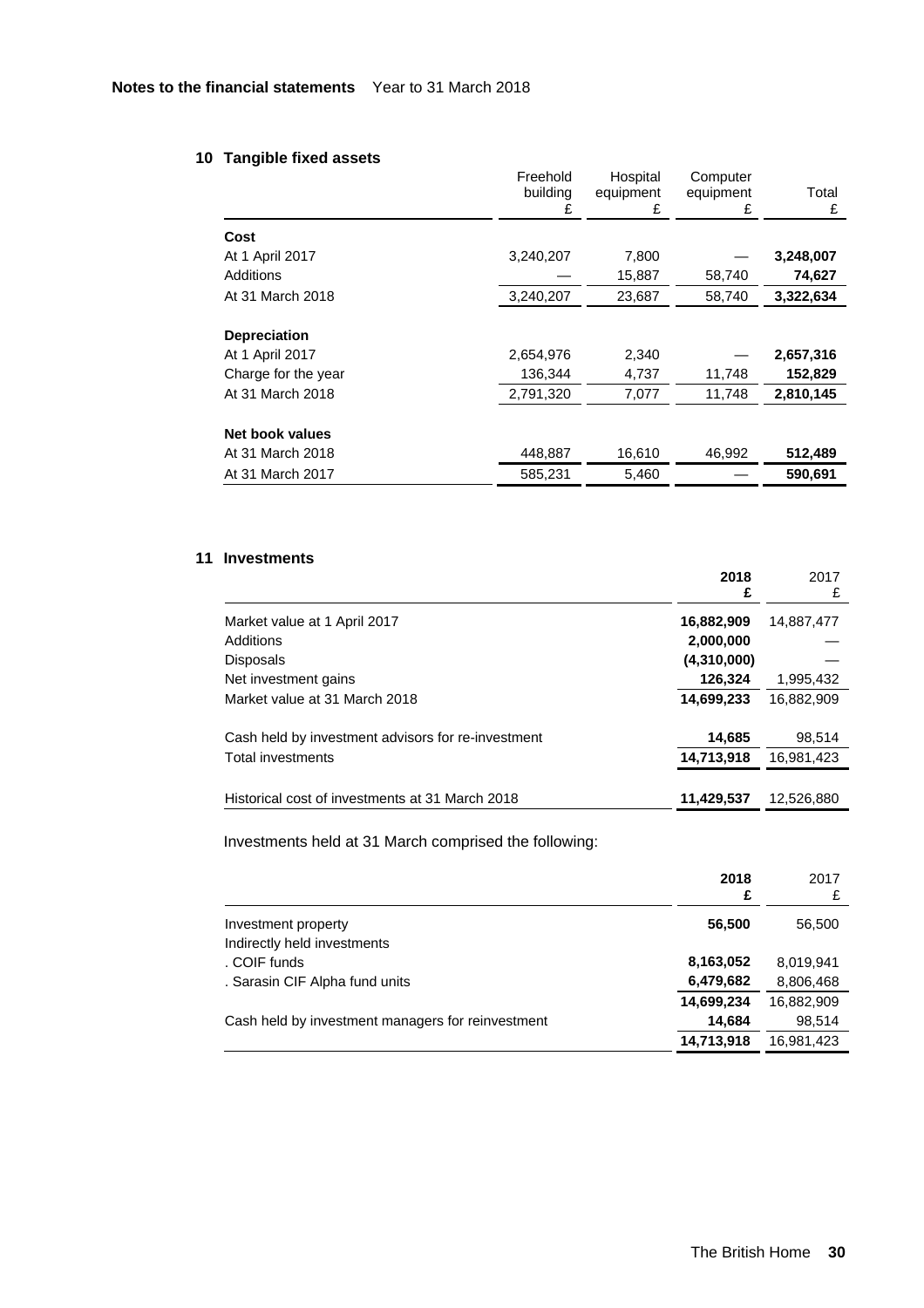# **12 Debtors**

|                                | 2018    | 2017    |
|--------------------------------|---------|---------|
| Fee debtors                    | 322,034 | 133,691 |
| Prepayments and accrued income | 87.205  | 79.735  |
|                                | 409.239 | 213.426 |

Prepayments and accrued income at 31 March 2018 includes legacies of £11,199 (2017 - £10,000).

# **13 Creditors: amounts falling due within one year**

|                                             | 2018<br>£ | 2017    |
|---------------------------------------------|-----------|---------|
| Amounts held on behalf of residents         | 33.496    | 34,581  |
| Accruals and deferred income                | 362,639   | 322,220 |
| Social security and other taxation          | 136.087   | 59,646  |
| Other creditors                             | 200,832   | 358,670 |
| Liability on withdrawal from pension scheme | 778,000   |         |
|                                             | 1,511,054 | 775.117 |

Note: A corresponding asset for residents monies is included in cash at bank (see note 20).

# **14 Operating lease commitments**

At 31 March 2018, the Charity had the following total commitments under operating leases on plant and machinery as follows:

| Amounts payable:      | 2018  | 2017  |
|-----------------------|-------|-------|
| .Within one year      | 1.872 | 1,872 |
| .In two to five years | 1.872 | 3.744 |
|                       | 3.744 | 5.616 |

# **15 Endowment fund**

|                      | 2018   | 2017<br>- |
|----------------------|--------|-----------|
| The D.O. Beale Trust | 12.477 | 12.477    |

At 31 March 2018 the assets of the endowment fund were made up of cash balances only.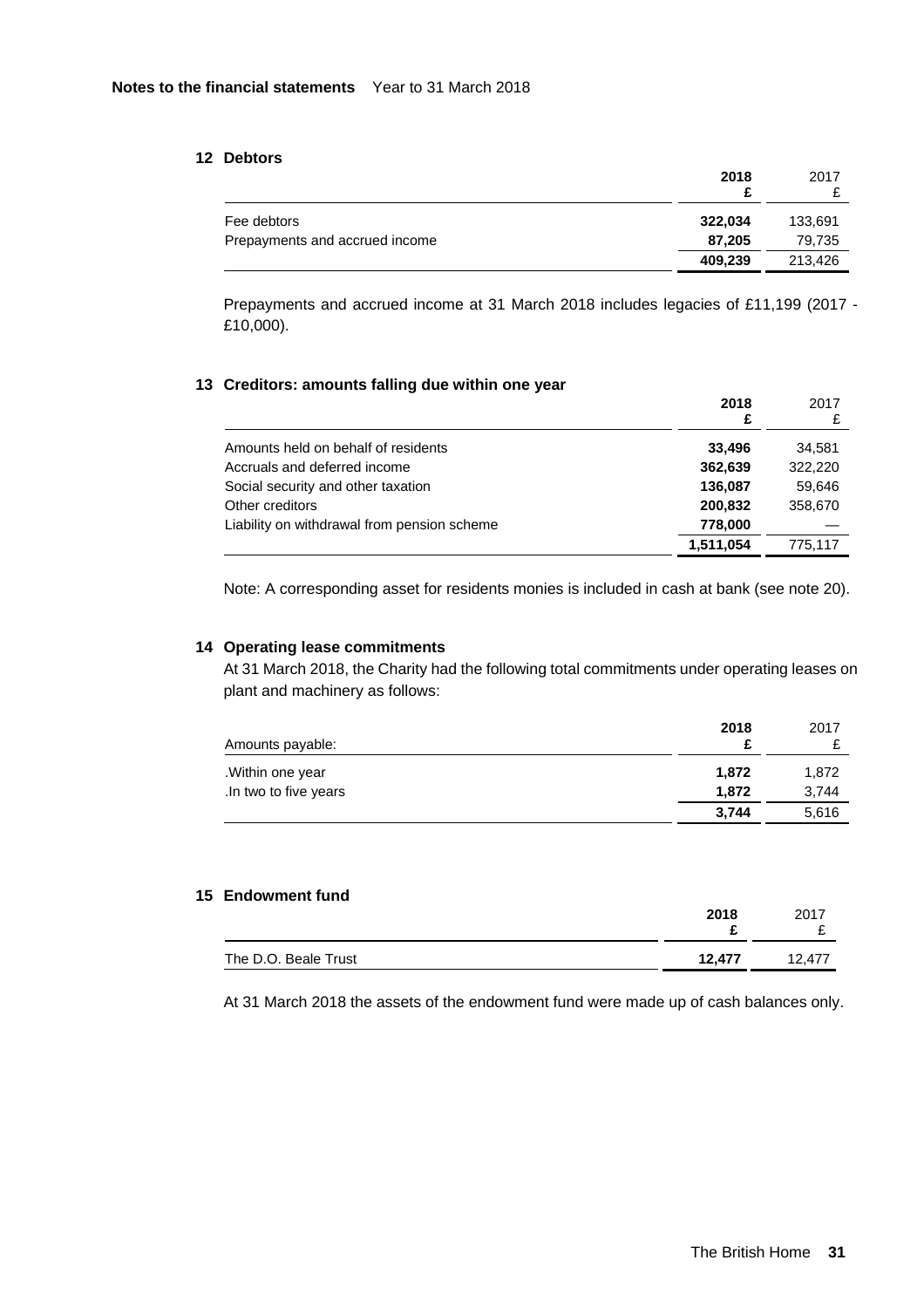# **16 Restricted funds**

The income funds of the Home included restricted funds comprising the following donations held on trust which were to be applied for a specific purpose:

|                                | At 1 April<br>2017 | Income | Expenditure | At 31 March<br>2018 |
|--------------------------------|--------------------|--------|-------------|---------------------|
| Red Rose Charitable Trust Fund |                    | 1.000  | (1.000)     |                     |

# *Red Rose Charitable Trust Fund*

These monies were donated to be expended on someone from the Merseyside area.

#### **17 Designated funds**

The income funds of the Home include the following designated funds which have been set aside out of unrestricted funds by the Board of Trustees for specific purposes:

|                            | At 1<br>April<br>2017 | Released/<br>utilised<br>in year<br>₽ | At 31<br>March<br>2018 |
|----------------------------|-----------------------|---------------------------------------|------------------------|
| Tangible fixed assets fund | 590,691               | (78, 202)                             | 512,489                |
|                            |                       |                                       |                        |

An amount equivalent to the net book value of tangible fixed assets at the end of the year is designated to recognise that they are not available for general use as they are not readily realisable.

#### **18 Analysis of net assets between funds**

|                                                                 | Endowment<br>fund<br>£ | Designated<br>funds<br>£ | General<br>fund<br>£ | <b>Total</b><br>2018<br>£   |
|-----------------------------------------------------------------|------------------------|--------------------------|----------------------|-----------------------------|
| <b>Fund balances at</b><br>31 March 2018<br>are represented by: |                        |                          |                      |                             |
| Tangible fixed assets                                           |                        | 512,489                  |                      | 512,489                     |
| Investments                                                     | 12.477                 |                          | 14,701,441           | 14,713,918                  |
| Current assets                                                  |                        |                          | 843.365              | 843,365                     |
| Creditors: amounts falling<br>due within one year               |                        |                          |                      | $(1,511,054)$ $(1,511,054)$ |
| <b>Total net assets</b>                                         | 12.477                 | 512.489                  | 14,033,752           | 14,558,718                  |

#### **19 Pension commitments**

The Home operated a defined benefit pension scheme providing benefits based on final pensionable pay until 31 March 2014. The defined benefit pension scheme closed to new members and future accrual as at 31 March 2014. The most recent triannual valuation of the scheme was at 1 April 2016.

In February 2018, after seeking advice from our advisors KPMG, the trustees took the decision to buyout of the scheme and a total liability of approximately £1,788,000 crystallised. During the year £1,010,000 of the liability was paid and the amount outstanding at 31 March 2018 is £778,000. The estimated liability is based on information provided by our advisors and Aviva, the insurers.